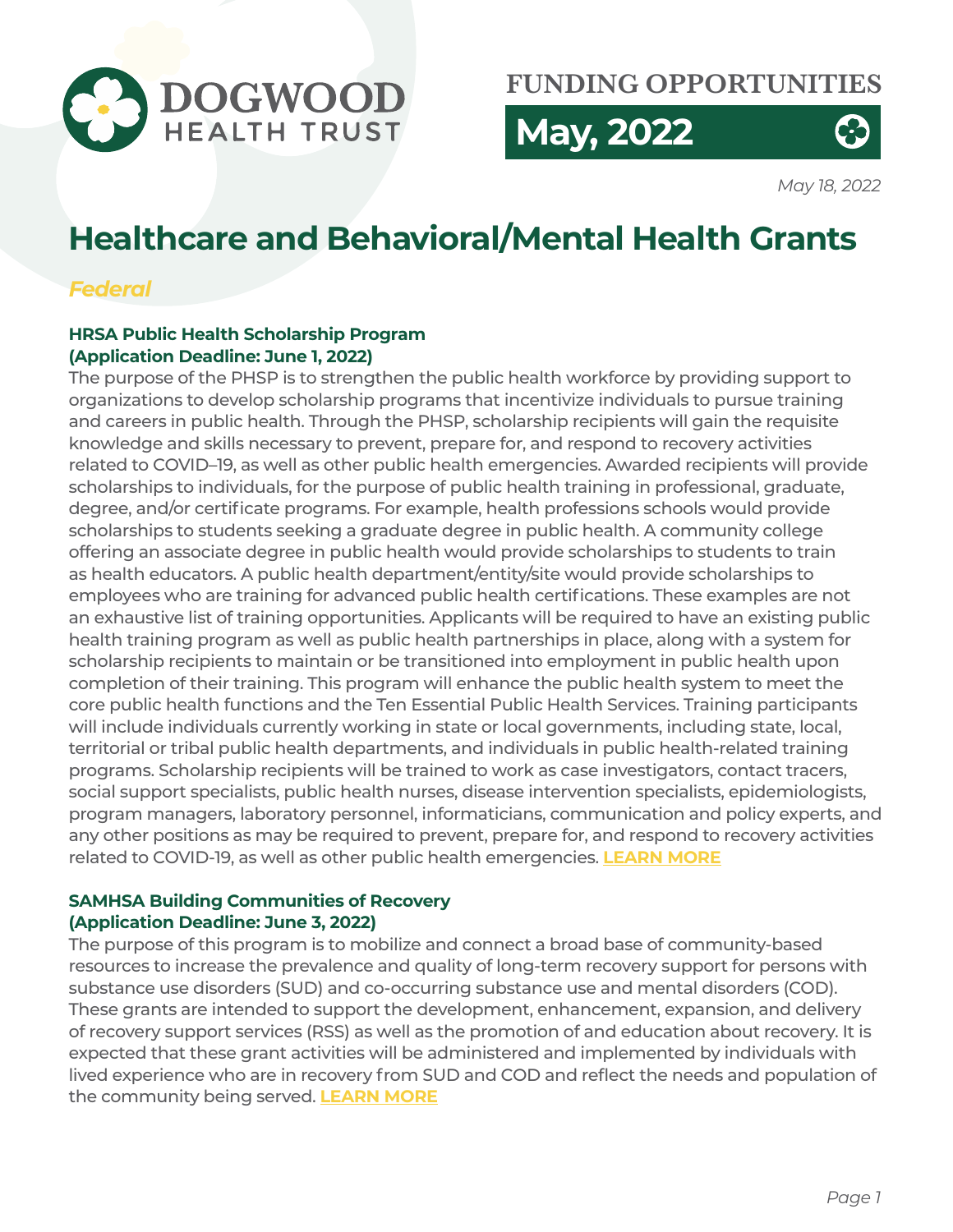**May, 2022**



#### **CDC Closing the Gap with Social Determinants of Health Accelerator Plans (LOI Deadline: June 8, 2022 (Application Deadline: July 8, 2022)**

The Centers for Disease Control and Prevention (CDC) announces the availability of funds to develop multi-sector action plans that address the social determinants of health (SDOH) by accelerating action in state, local, territorial, and tribal jurisdictions, and communities that lead to improved chronic health conditions among Americans experiencing health disparities and inequality. The recipient is expected to complete activities that will impact the bolded shortterm outcomes: (1) Increased collaboration and engagement across multisectoral partners; (2) Completed implementation ready SDOH Accelerator Plan, including all required components. The applicant is required to select a minimum of two (2) SDOH priority areas that reduce health disparities and inequities and improve health outcomes related to chronic disease. SDOH Priority Areas include: Built Environment; Community-Clinical Linkages; Food and Nutrition Security; Social Connectedness; and Tobacco-Free Policies. **[LEARN MORE](https://www.grants.gov/web/grants/view-opportunity.html?oppId=338618)**

#### **NIH Alcohol Treatment and Recovery Research (R01 Clinical Trial Required) (Application Deadline: June 5, 2022)**

The National Institute on Alcohol Abuse and Alcoholism solicits applications for an R01 Clinical Trial Required mechanism focusing on alcohol treatment and recovery research. This FOA will focus broadly on topics relevant for treatment of and recovery from alcohol use disorder (AUD), including: medications development, precision medicine, behavioral therapies and mechanisms of behavioral change (MOBC), recovery, translational research, and innovative methods and technologies for AUD treatment and recovery. Application due dates include: June 05, 2022; October 05, 2022; and February 05, 2023. **[LEARN MORE](https://grants.nih.gov/grants/guide/pa-files/PAR-22-158.html)**

#### **HRSA State Maternal Health Innovation & Data Capacity Program (Application Deadline: June 13, 2022)**

The purpose of this program is to support state capacity to improve maternal health and address maternal health disparities through quality services, a skilled workforce, enhanced data quality and capacity, and innovative programming that aims to reduce maternal mortality and severe maternal morbidity (SMM). The program addresses the high rates of these adverse maternal health outcomes by engaging public health professionals, providers, payers, and consumers to implement evidence-based interventions and policy changes that address critical gaps in and needs for services within the following categories: Direct clinical care; Workforce training; Maternal health data enhancements; and, Community engagement. This program seeks to improve state capacity through a coordinated effort using public health approaches, direct service delivery, and maternal health data to support the implementation of innovative maternal health strategies. A primary program component is the creation of and support for a statefocused Maternal Health Task Force (MHTF). Each MHTF is expected to create and implement a maternal health strategic plan that incorporates activities outlined in the state's most recent State Title V Needs Assessment, improves state-level data surveillance on maternal mortality and SMM, and implements innovative strategies targeted at the state's leading causes of adverse maternal health outcomes. **[LEARN MORE](https://www.grants.gov/web/grants/view-opportunity.html?oppId=337896)**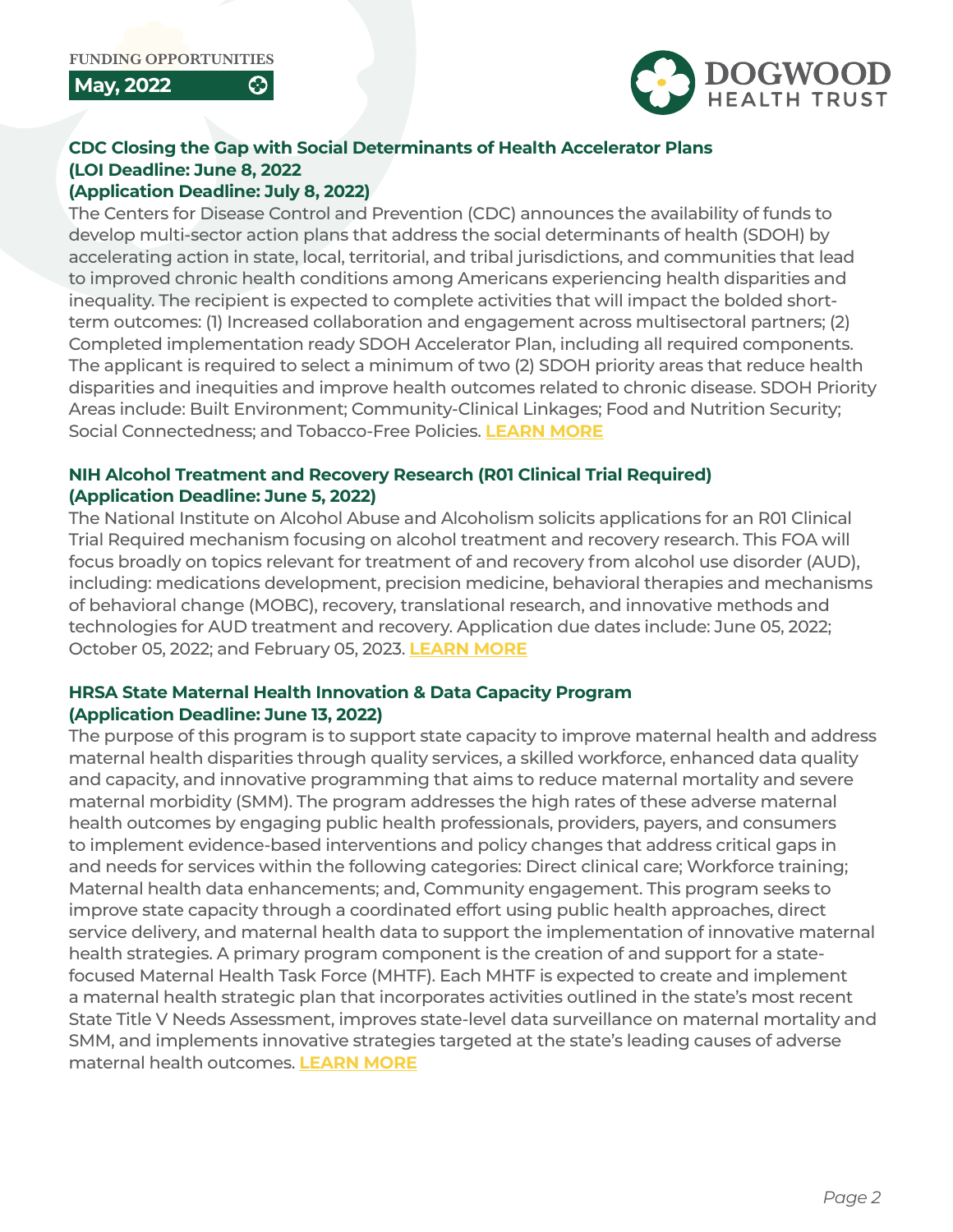**May, 2022**



### **SAMHSA Strategic Prevention Framework-Partnerships for Success (Application Deadline: June 13, 2022)**

The purpose of this grant program is to help reduce the onset and progression of substance misuse and its related problems by supporting the development and delivery of state and community substance misuse prevention and mental health promotion services. The SPF-PFS program is grounded in the Strategic Prevention Framework (SPF), a community engagement model grounded in public health principles, including being data-driven, and focused on providing evidence-based services to high-risk underserved communities. SPF-PFS grant recipients focus on strengthening state and community-level prevention capacity to identify and address local substance use prevention concerns, such as underage drinking, marijuana, tobacco, electronic cigarettes, opioids, and heroin. Using local, state, and national substance use public health data, recipients will identify prevention priorities in their communities, and develop and implement strategies to prevent the misuse of substances and promote mental health and well-being among youth and adults. Recipients will utilize a data-driven approach to identify underserved communities and at-risk sub-populations of focus. **[LEARN MORE](https://www.grants.gov/web/grants/view-opportunity.html?oppId=338893)**

#### **BJA FY 22 Comprehensive Opioid, Stimulant, and Substance Abuse Site-based Program (Application Deadline: June 13, 2022)**

The Comprehensive Opioid, Stimulant, and Substance Abuse Program (COSSAP) supports states, units of local government, and tribal governments to plan, develop, and implement comprehensive efforts that identify, respond to, treat, and support those impacted by illicit opioids, stimulants, and other drugs by illicit opioids, stimulants, and other drugs. COSSAP funding provides necessary resources that allow communities to respond to illicit substance use and misuse to reduce overdose deaths; promote public safety; and support access to prevention, harm-reduction, treatment, and recovery services in the community and justice system. The program also promotes cross-system planning and coordination to deliver a broad range of evidence-based, culturally relevant interventions. **[LEARN MORE](https://bja.ojp.gov/funding/opportunities/o-bja-2022-171280)**

#### **SAMHSA Rural Opioid Technical Assistance Regional Centers (Application Deadline: June 14, 2022)**

The purpose of this SAMHSA grant program is to implement regional centers of excellence to develop and disseminate training and technical assistance addressing opioid and stimulant misuse affecting rural communities. Recipients are expected to facilitate the identification of model programs, develop and update materials related to the prevention, harm reduction, treatment, and recovery activities for opioid use disorder (OUD) and/or stimulant use disorder, and ensure that high-quality training is provided. **[LEARN MORE](https://www.grants.gov/web/grants/view-opportunity.html?oppId=338895)**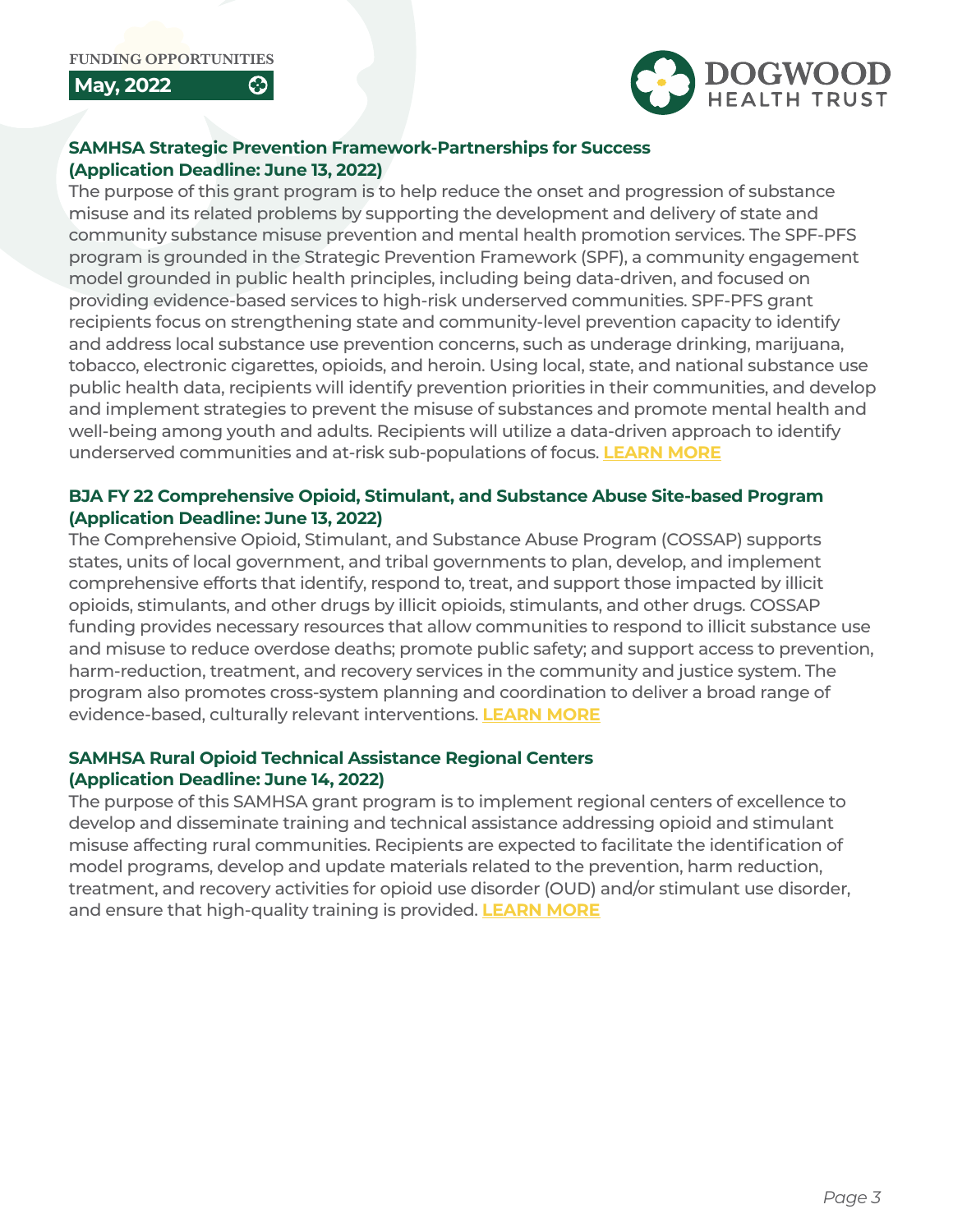**May, 2022**



#### **HRSA Community Health Worker Training Program (CHWTP) (Application Deadline: June 14, 2022)**

The purpose of the CHWTP is to support projects that will increase the number of Community Health Workers (CHWs) and Health Support Workers and equip them with the skillsets needed to provide effective community outreach build trust with communities, support connections to and retention in care and support services, and other strategies to increase access to care and to assist individuals in prevention services, and recovery from the COVID-19 pandemic and other public health emergencies in underserved communities. These combined efforts are intended to advance public health, strengthen the public health workforce, reduce health disparities, and help underserved populations achieve health equity. **[LEARN MORE](https://www.grants.gov/web/grants/view-opportunity.html?oppId=336498)**

#### **SAMHSA Rural Opioid Technical Assistance Regional Centers (Application Deadline: June 14, 2022)**

The purpose of this program is to implement regional centers of excellence to develop and disseminate training and technical assistance addressing opioid and stimulant misuse affecting rural communities. Recipients are expected to facilitate the identification of model programs, develop and update materials related to the prevention, harm reduction, treatment, and recovery activities for opioid use disorder (OUD) and/or stimulant use disorder, and ensure that highquality training is provided. **[LEARN MORE](https://www.grants.gov/web/grants/view-opportunity.html?oppId=338895)**

### **HRSA Accelerating Cancer Screening (Application Deadline: June 15, 2022)**

Accelerating Cancer Screening (AxCS) funding will support health centers to increase equitable access to cancer screening and referral for care and treatment by enhancing patient education, case management, outreach, and other enabling services, in close partnership or coordination with National Cancer Institute (NCI)-designated Cancer Centers that will deploy outreach specialists and patient navigators for populations served by health centers. **[LEARN MORE](https://www.grants.gov/web/grants/view-opportunity.html?oppId=338756)**

## **NIH Alcohol Health Services Research (R34 Clinical Trial Optional) (Application Deadline: June 16, 2022)**

The National Institute on Alcohol Abuse and Alcoholism solicits applications for an R34 Clinical Trial Optional mechanism focusing on alcohol health services. This FOA will broadly focus on closing the treatment gap for individuals with alcohol use disorder (AUD); within this focus, there are five major areas of emphasis: (1) increasing access to treatment for AUD, (2) making treatment for AUD more appealing, (3) examining cost structures and insurance systems, (4) conducting studies on dissemination and implementation of existing evidence-based approaches to treating AUD, and (5) reducing health disparities as a means of addressing the treatment gap in AUD for health disparity populations. Application dates include: June 16, 2022; October 16, 2022; and February 16, 2023. **[LEARN MORE](https://grants.nih.gov/grants/guide/pa-files/PAR-22-157.html)**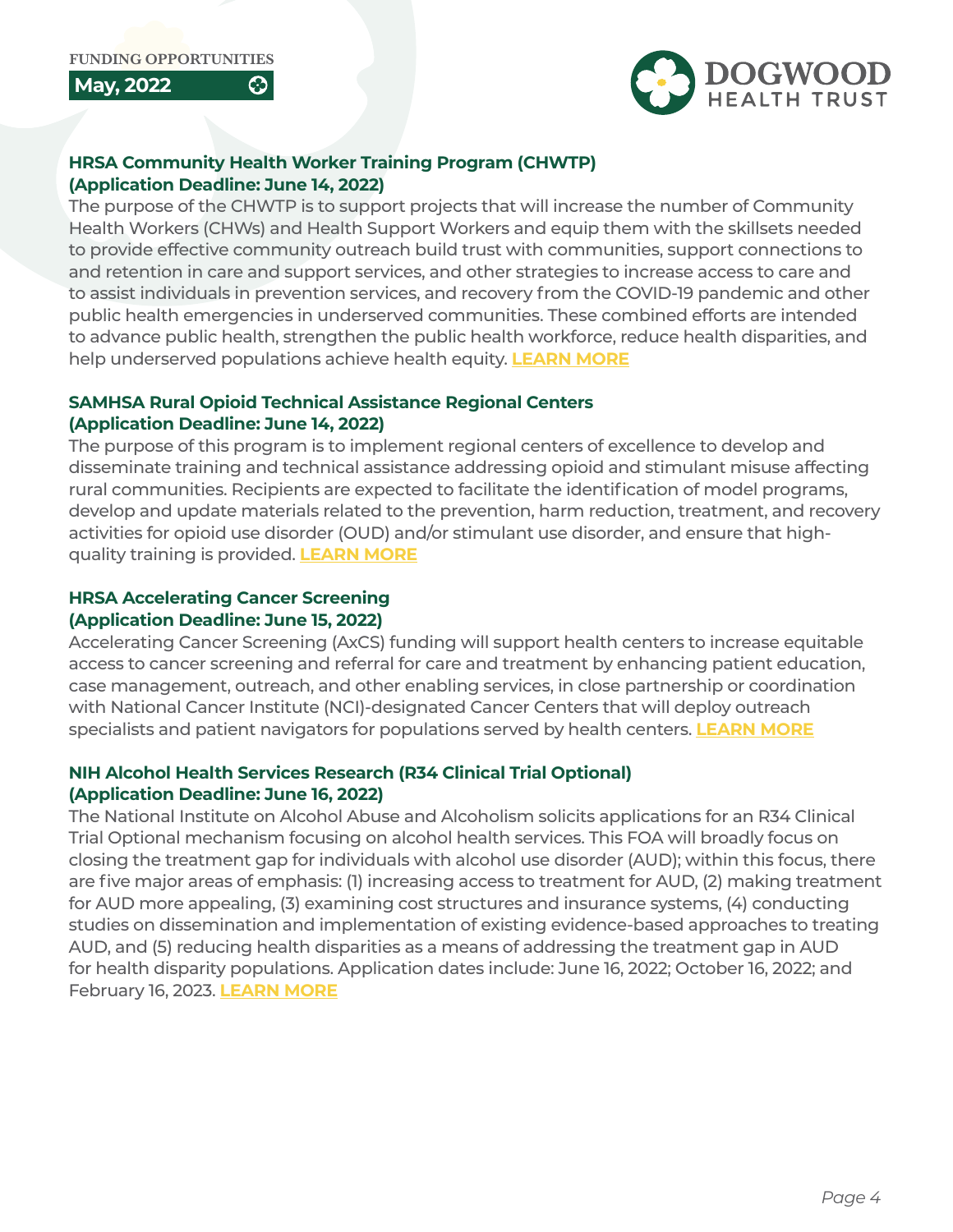**May, 2022**



### **CDC Preventing Maternal Mortality: Supporting Maternal Mortality Review Committees (Application Deadline: June 20, 2022)**

The Centers for Disease Control and Prevention (CDC) announces the availability of funds to support agencies and organizations that coordinate and manage Maternal Mortality Review Committees (MMRCs) to identify and characterize pregnancy-related deaths for preventability, abstract clinical/non-clinical data into a standard data system, conduct informant interviews to inform individual case review, and enter information into a standard data system within 2 years of death. In addition, funds may be available to build operationalization capacity of MMRC recommendations that reach specific populations with documented maternal health disparities. **[LEARN MORE](https://www.grants.gov/web/grants/view-opportunity.html?oppId=338449)**

#### **OMH Demonstrating Effective Policies to Promote Black Youth Mental Health (Application Deadline: June 22, 2022)**

This notice solicits applications for projects from eligible public and non-profit entities to demonstrate the effectiveness of general health and wellness policies in improving Black youth mental health, including suicide prevention. For the purpose of this initiative Black youth is defined as children ages 10-17 years old, who are African American, or from the continent of Africa, the Caribbean, and other parts of the world with African ancestry who are living in the United States. **[LEARN MORE](https://www.grants.gov/web/grants/view-opportunity.html?oppId=334922)**

#### **HRSA Rural Communities Opioid Response Program - Medication Assisted Treatment Access (Estimated Application Deadline: June 30, 2022)**

The purpose of this program is to establish new MAT access points and increase the capacity for sustainable MAT service provision in rural areas. **[LEARN MORE](https://www.grants.gov/web/grants/view-opportunity.html?oppId=339574)**

# **Improving Maternal Health through Addressing Endometriosis, Fibroids, and/or Polycystic Ovary Syndrome**

## **(Application Deadline: July 7, 2022)**

This notice solicits applications to fund demonstration projects to implement and evaluate evidence-based interventions to comprehensively identify and treat endometriosis, fibroids, and/ or polycystic ovary syndrome (PCOS) with an emphasis on addressing and reducing disparities in underserved communities. The goals of this initiative are to: (1) Develop a demonstration project that implements and evaluates one or more evidence-based interventions to comprehensively diagnose and treat endometriosis, fibroids, and/or PCOS, conditions which contribute to risk factors and inequities in maternal health outcomes in underserved communities. Applicants may focus on one, two, or all three conditions, but must address at least one of the three; (2) Identify and track evidence-based outcomes to demonstrate improvements in early diagnosis and effective treatment of one or more of these conditions; and (3) Transition a successful project to sustainability. **[LEARN MORE](https://www.grants.gov/web/grants/view-opportunity.html?oppId=335046)**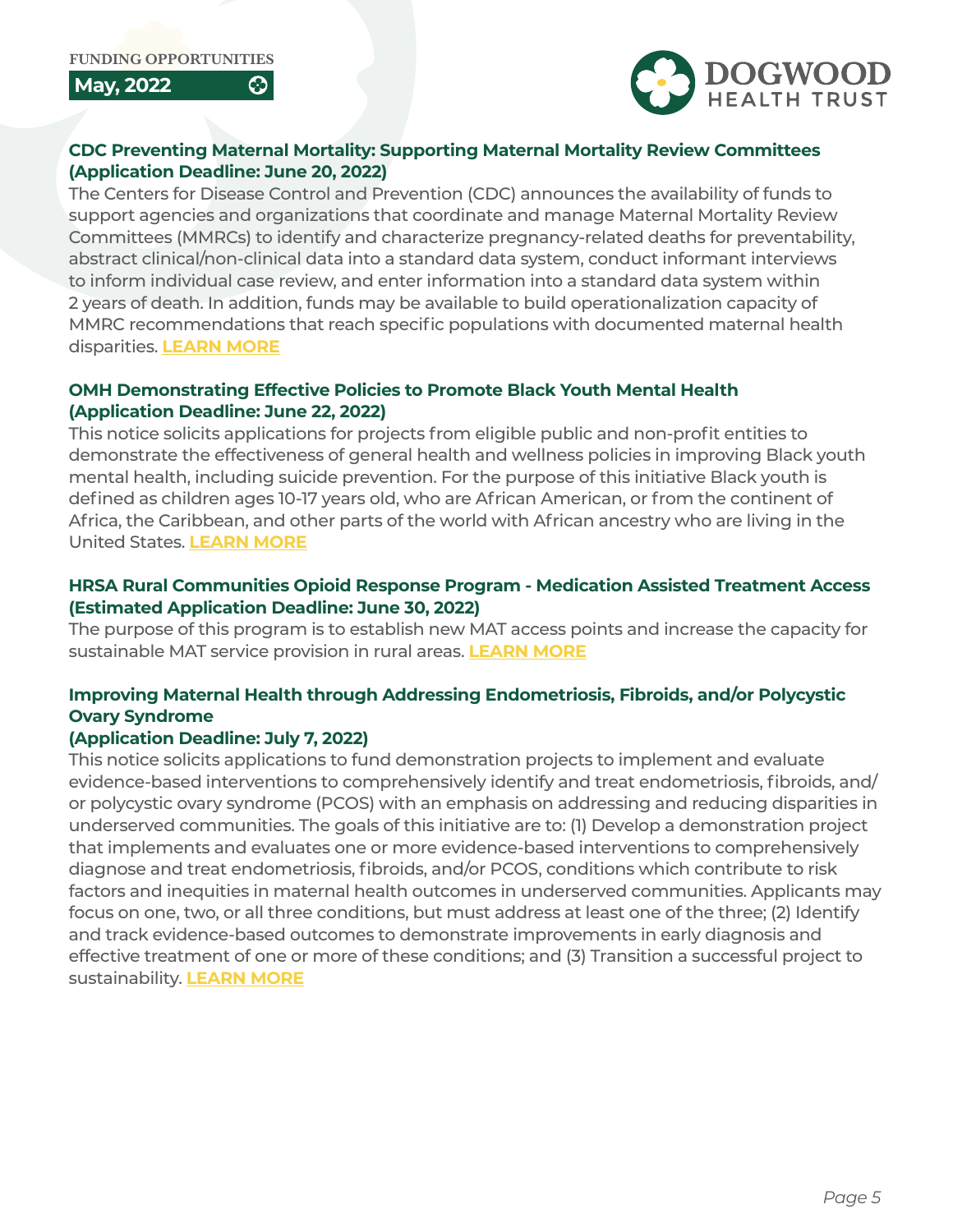$\odot$ 

**May, 2022**



#### **OASH Reducing Maternal Deaths Due to Substance Use Disorder (Application Deadline: July 11, 2022)**

This notice solicits applications for projects designed to strengthen perinatal (from conception to birth) and postnatal (up to 12 months after birth) support structures for patients with substance use disorder (SUD) and reduce deaths during the perinatal and postpartum time period. Applicants receiving funding will be expected to: 1) Partner with hospital and communitybased organizations to implement evidence based interventions that strengthen perinatal and postnatal support structures for patients with SUDs; 2) Create a technologically innovative education and outreach product to provide support accessible to perinatal and postpartum patients with SUDs at home and on the go to reduce triggers, decrease stress, and increase feelings of support, thereby lowering the chance of a return to drug use or overdose. This product should include education on the biological, emotional, and psychosocial milestones and struggles at each stage during pregnancy and the first 12 months following birth; and 3) Improve health outcomes and reduce deaths among perinatal and postpartum patients associated with SUD. **[LEARN MORE](https://www.grants.gov/web/grants/view-opportunity.html?oppId=337413)**

#### **ACL Addressing Diversity, Equity, and Inclusion in SMP State Programs (Estimated Application Deadline: July 12, 2022)**

The mission of the Administration for Community Living (ACL) Senior Medicare Patrol (SMP) program is to empower and assist Medicare beneficiaries, their families, and caregivers to prevent, detect, and report health care fraud, errors, and abuse. SMP projects teach Medicare beneficiaries to protect their Medicare numbers, to detect billing discrepancies on their quarterly Medicare Summary Notice statements, and to report suspicious activity for further investigation. In addition, SMP projects actively disseminate fraud prevention and identification information through the media, outreach campaigns, and community events. As a result of these efforts, beneficiaries contact the SMP projects with inquiries and complaints regarding potential Medicare fraud, errors, and abuse. SMPs provide in-depth counseling and assistance to help beneficiaries who present with complex questions and issues. With this funding opportunity, ACL anticipates awarding up to eight (8) one-time, new, 18-month cooperative agreements to support current SMP project grantees with advancing diversity, equity, and inclusion in their state SMP projects. ACL is looking for applicants to propose action plans which will further equity within their local programs in both the management of the programs and the execution of the SMP project via public education and outreach efforts. Proposed strategies could include the promotion of state and local partnerships, identification and implementation of promising techniques, and development and dissemination of outreach and education materials to assist the SMP project grantee and their local program efforts. **[LEARN MORE](https://www.grants.gov/web/grants/view-opportunity.html?oppId=339748)**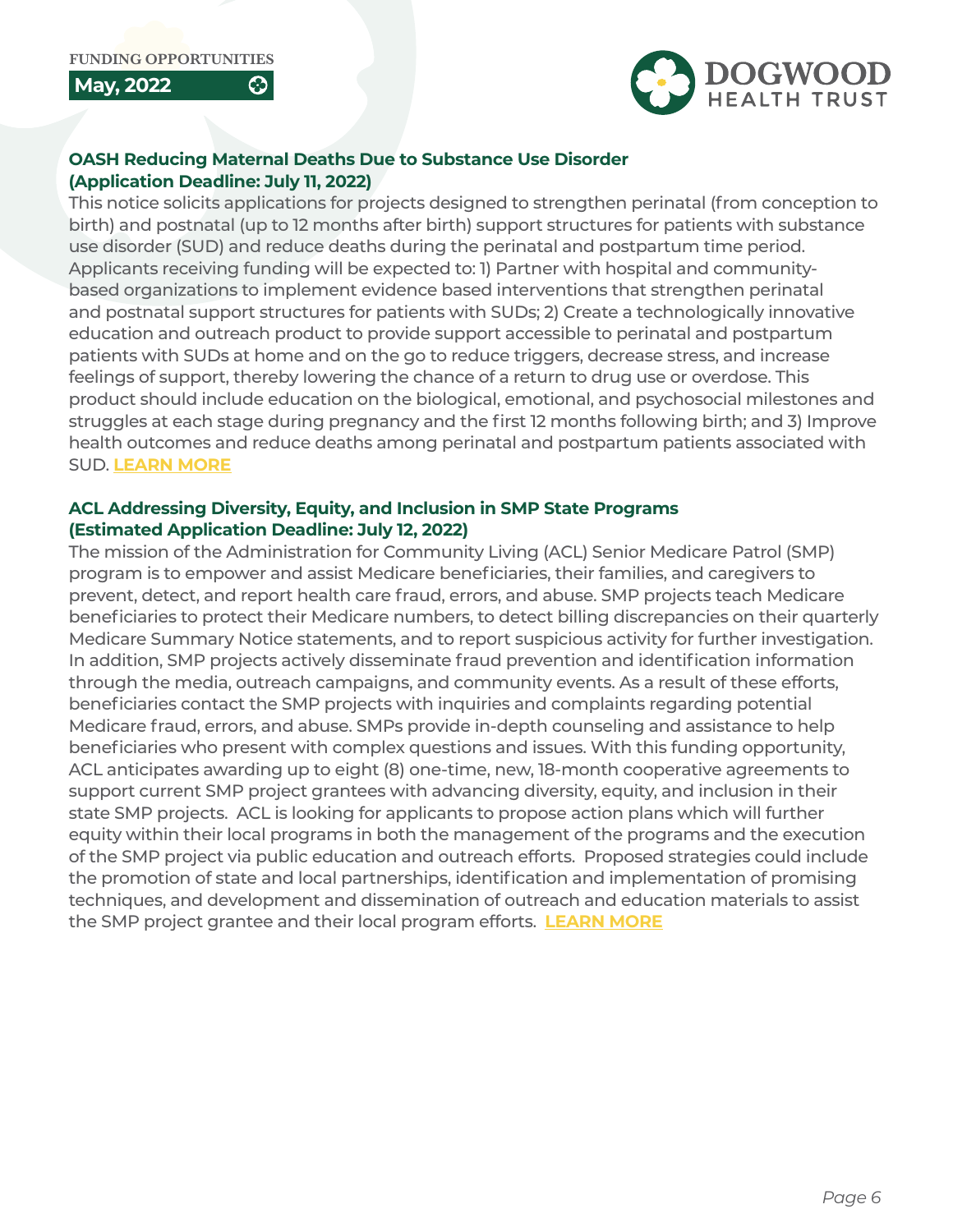

# **Cancer Epidemiology Cohorts: Building the Next Generation of Research Cohorts (U01 Clinical Trial Not Allowed)**

#### **(Application Deadline: July 19, 2022)**

 $\odot$ 

Through this funding opportunity announcement, the National Cancer Institute (NCI) solicits applications to Cancer Epidemiology Cohorts: Building the Next Generation of Research Cohorts PAR. This funding opportunity announcement seeks to support initiating and building the next generation of population-based cancer epidemiology cohorts to address specific knowledge gaps in cancer etiology and survivorship. Specifically, it will support methodological work necessary to initiate and build cancer epidemiology cohorts that can address critical scientific gaps concerning (i) new or unique exposures in relation to cancer risks and outcomes and (ii) achievement of diverse populations in cohorts with the inclusion of understudied populations (e.g., racial/ethnic groups, rural populations, and persistent poverty areas) with substantial community engagement. **[LEARN MORE](https://grants.nih.gov/grants/guide/pa-files/PAR-22-161.html)**

# **NIH Demonstration Projects to Promote Use of Interoperable Health Records in Clinical Research (R01 Clinical Trial Not Allowed) (LOI Deadline: September 18, 2022)**

#### **(Application Deadline: October 18, 2022)**

This Funding Opportunity Announcement (FOA) solicits applications for three-year demonstration projects to study the feasibility of, and develop best practices for, using interoperable health information from older adult research participants. Applicants will partner with one or more actively funded research studies that are enrolling or re-consenting older adult participants. The projects are expected to collect medical information from electronic health records (EHRs) shared by participants, combine the information inside of a digital infrastructure, and create approaches to harmonize the data across patients and providers. The projects should also develop approaches to analyze health conditions prevalent in older adults in the harmonized medical data through informatic methods, such as natural language processing. Proposals should consider the potential impact of the project on the outcomes of the partner study, as well as broader impacts overall. **[LEARN MORE](https://grants.nih.gov/grants/guide/rfa-files/RFA-AG-23-019.html)**

#### **HRSA Healthy Tomorrows Partnership for Children Program (HTPCP) (Estimated Application Deadline: September 29, 2022)**

The purpose of the Healthy Tomorrows Partnership for Children (HTPCP) Program is to promote access to health care for under-resourced and underserved children, youth, and their families nationwide by supporting the implementation and evaluation of innovative community-based programs and models of care that strengthen collaborative work between local pediatric providers and community partners to provide quality health care and preventative services; and promote the long-term sustainability of community-based programs. **[LEARN MORE](https://www.grants.gov/web/grants/view-opportunity.html?oppId=339205)**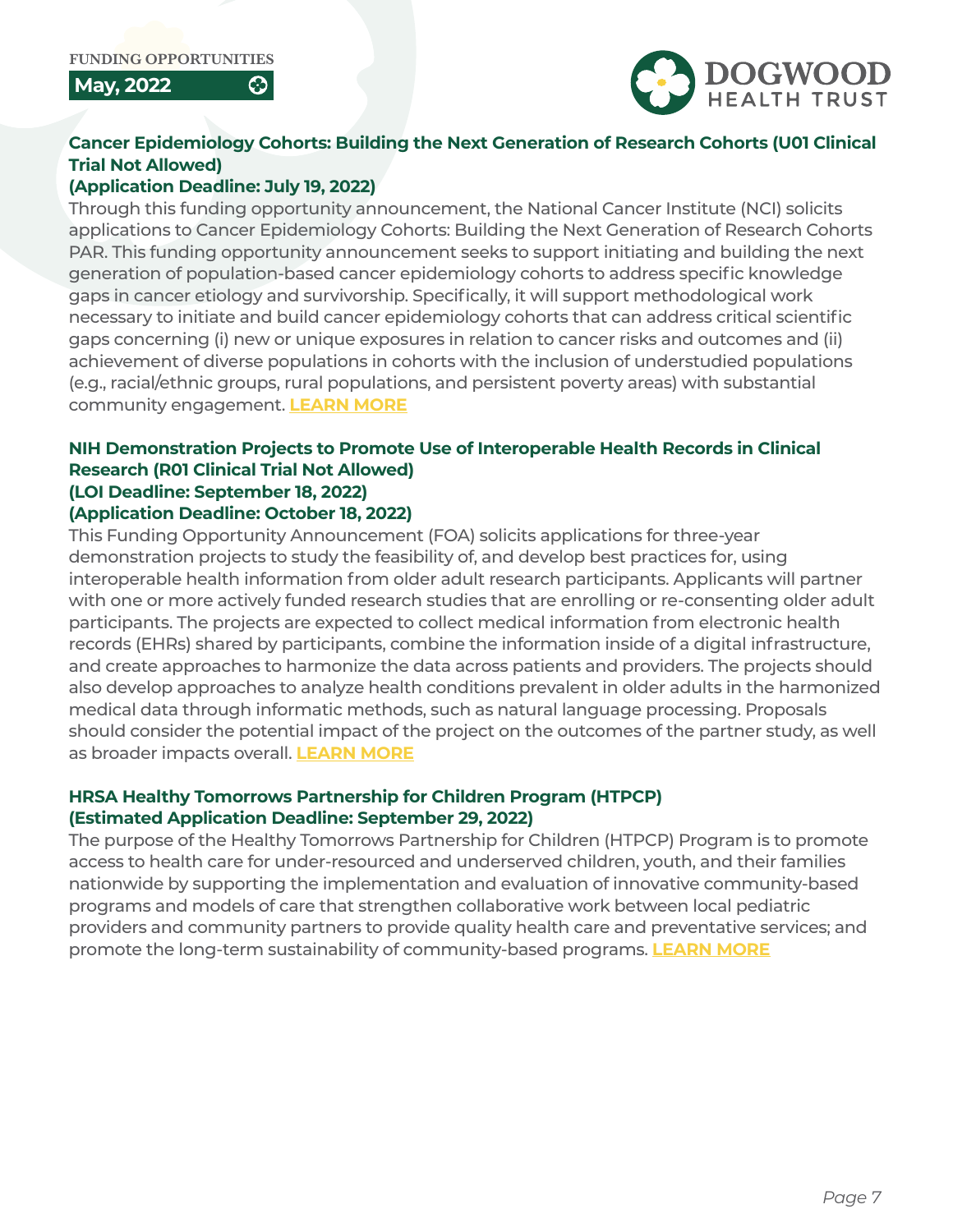

#### **USDA Economic Impact Initiative Grants (Application Deadline: Rolling)**

හි

Economic Impact Initiative Grants provide funding to assist in the development of essential community facilities in rural communities that have extreme unemployment and severe economic depression. An essential community facility is one that provides an essential service to the local community, is needed for the orderly development of the community, serves a primarily rural area, and does not include private, commercial, or business undertakings. Examples of essential community facilities include: Healthcare: hospitals, medical clinics, dental clinics, nursing homes, assisted-living facilities Public Facilities: city/town/village halls, courthouses, airport hangers, street improvements Community Support Services: child care centers, community centers, fairgrounds, transitional housing Public Safety: fire halls, police stations, prisons, jails, police vehicles, fire trucks, public works vehicles and equipment Educational: museums, libraries, private schools Utility: telemedicine, distance learning Local Food Systems: community gardens, food pantries, community kitchens, food banks, food hubs, greenhouses, kitchen appliances. **[LEARN MORE](https://www.rd.usda.gov/programs-services/economic-impact-initiative-grants)**

# *Foundation*

### **Bob Woodruff Foundation Grants (Application Deadline: June 1, 2022)**

The Bob Woodruff Foundation Grants Program provides funding towards programmatic efforts serving the military/veteran community. BWF is focused on granting to programs that improve overall health and wellbeing of service members, veterans, their families, and caregivers. We are interested in programs that: 1) Improve social determinants of health; 2) Decrease barriers to accessing physical and mental healthcare; 3) Increase accessibility to programming that fosters a healthy lifestyle; and 4) Enhance opportunities for veterans to thrive after service. **[LEARN MORE](https://bobwoodrufffoundation.org/grants/)**

## **The Duke Endowment: Health Care Grants (Application Deadline: June 15, 2022)**

The Duke Endowment Health Care Grants focus Health Care funding to priority organizations in the Carolinas. Funding priorities include: 1) Access to Care for Vulnerable Populations, 2) Maternal and Infant Health, 3) Mental Health, 4) Oral Health, 5) Population Health, and 6) Workforce Development. **[LEARN MORE](https://www.dukeendowment.org/grants/health-care-application)**

#### **American Legion Child Welfare Foundation (Application Deadline: July 15, 2022)**

The Foundation accepts proposals from nonprofit organizations for projects which meet one of the Foundation's two basic purposes: 1) To contribute to the physical, mental, emotional and spiritual welfare of children through the dissemination of knowledge about new and innovative organizations and/or their programs designed to benefit youth; and 2) To contribute to the physical, mental, emotional and spiritual welfare of children through the dissemination of knowledge already possessed by well-established organizations, to the end that such information can be more adequately used by society. **[LEARN MORE](http://www.cwf-inc.org/grantseekers/overview)**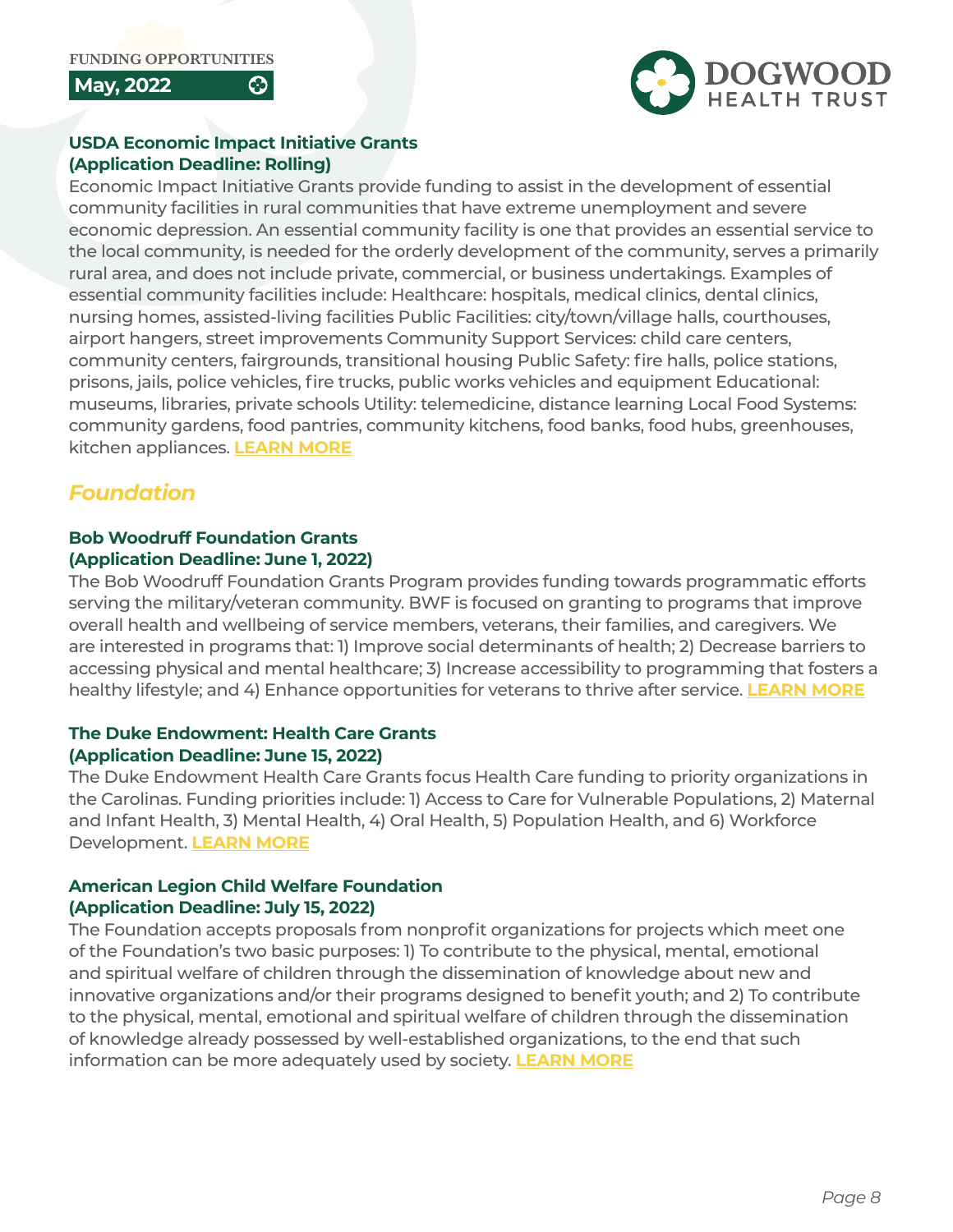

#### **The BUILD Health Challenge (Application Deadline: July 30, 2022)**

හි

The BUILD Health Challenge is a national program designed to advance health equity and racial justice by supporting multi-sector and community-driven partnerships. BUILD awards are designed to support collaborations working to address upstream challenges and drive sustainable improvements in community health, with a specific focus on strengthening partnerships between community-based organizations, hospitals, and health systems. Through the fourth Call for Applications, BUILD will support up to 17 cross-sector and community-driven collaboratives from across the U.S. that are ready to put "Bold, Upstream, Integrated, Local, Data-Driven" plans into action. Grants of up to \$300,000 in funding over three years will be provided, along with training, capacity building, and networking opportunities. **[LEARN MORE](https://buildhealthchallenge.org/application/)**

#### **Morgan Stanley Alliance for Children's Mental Health Innovation Awards (Application Deadline: July 15, 2022)**

The Morgan Stanley Alliance for Children's Mental Health Innovation Awards program aims to fund mental healthcare solutions for children and young adults across the United States. This program focuses on new or piloted projects from direct-service organizations that will help address the far-reaching challenge of stress, anxiety, depression, or other mental health issues in children and young adults. Projects must tackle specific issues and address unmet needs, with a goal of reducing stigma, increasing access to care, improving equity in mental health, and enabling early identification/prevention or enhancing intervention, especially among disadvantaged and vulnerable populations. Proposed projects can be on a national, regional, or local level; priority will be given to projects that can show feasibility of replicating the service to benefit children and youth in broader communities. Grants of \$100,000 will be awarded to five finalists. These organizations will also have the opportunity to showcase their projects to other funders during the awards presentation day. **[LEARN MORE](https://www.morganstanley.com/about-us/giving-back/childrens-mental-health-awards)**

# **The Cannon Foundation**

## **(Application Deadline: Rolling)**

The Cannon Foundation was established in 1943 by Charles A. Cannon, President and CEO of Cannon Mills Company. The Foundation continues his philanthropic legacy by funding capital and equipment projects for organizations across Mr. Cannon's home state of North Carolina. Areas of focus include healthcare, higher education, human services, and community. Nonprofit hospitals serving rural areas, hospices, federally qualified health centers and free clinics can be considered. Organizations serving special needs populations as well as mental health and substance use disorders in North Carolina can also be considered. Projects can range from medical equipment to construction or renovation of buildings or building infrastructure. **[LEARN](https://cannonfoundation.org/cannon-foundation/)  [MORE](https://cannonfoundation.org/cannon-foundation/)**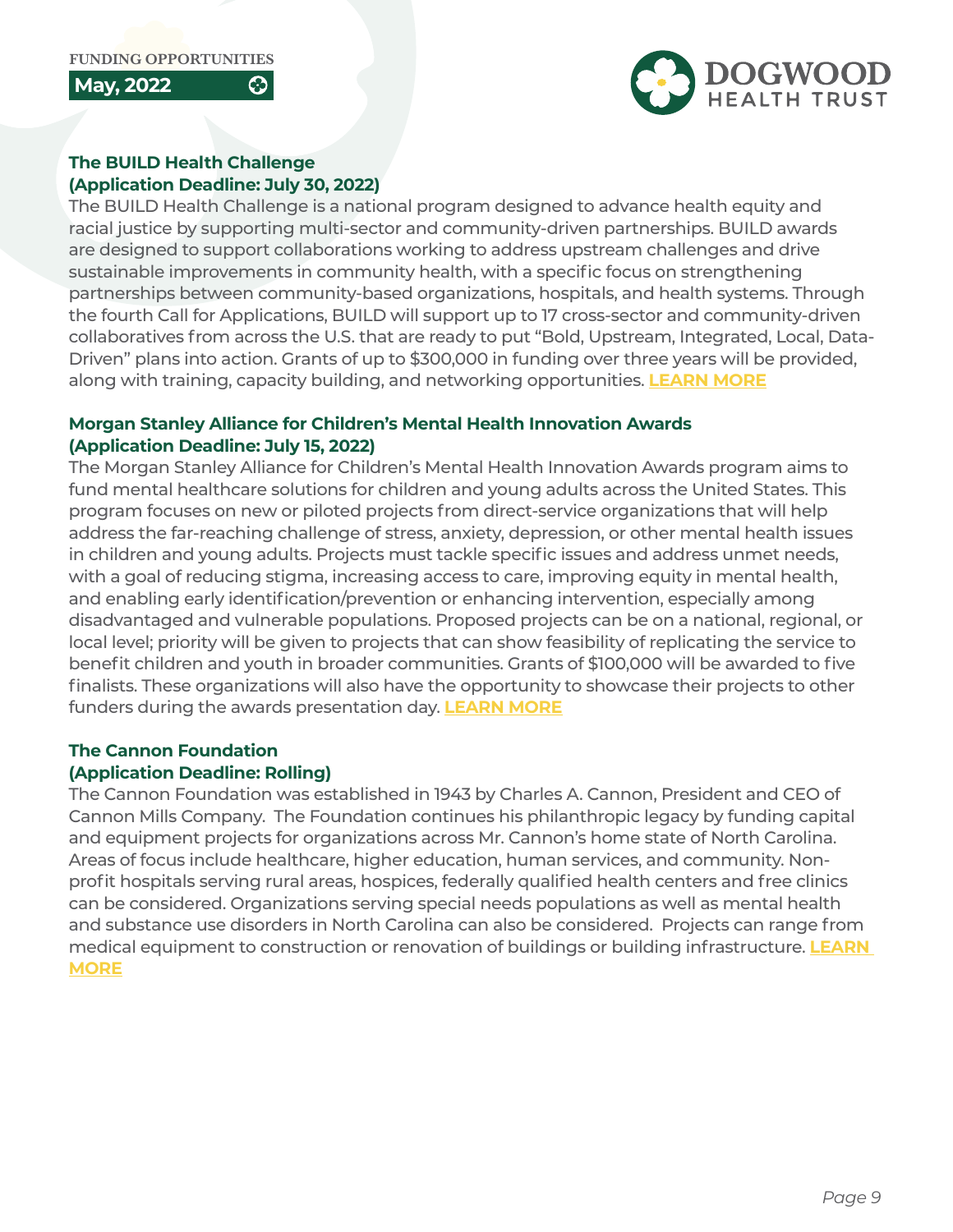۞

**May, 2022**



#### **Leon Levine Foundation (LOI Deadline: Rolling)**

Established in 1980, and now with over \$500 million in assets, the Foundation supports nonprofits in North and South Carolina that specialize in education, healthcare, human services, and Jewish values. It aims to improve access to quality healthcare by investing in local and regional programs that prolong and enhance quality of life. **[LEARN MORE](https://www.leonlevinefoundation.org/)**

### **School-Based Healthcare Solutions Network: COVID-19 Student Support Recovery Act (Application Deadline: Rolling)**

The purpose of this program is to promote a collaborative and integrated approach amongst the education and healthcare community to ensure students succeed academically, socially, and emotionally. The funding will support the placement of licensed mental health professionals on school campuses. Licensed mental health professionals will provide mental health services and coordinate academic-support activities in collaboration with school district designated program personnel. **[LEARN MORE](https://www.sbhsnetwork.com/student-support-recovery-grant)**

#### **Hearst Foundations Grants (Application Deadline: Rolling)**

The Hearst Foundations support well-established nonprofit organizations that address significant issues within their major areas of interests – culture, education, health and social service – and that primarily serve large demographic and/or geographic constituencies. In each area of funding, the Foundations seek to identify those organizations achieving truly differentiated results relative to other organizations making similar efforts for similar populations. The Foundations also look for evidence of sustainability beyond their support. The Hearst Foundations assist leading regional hospitals, medical centers and specialized medical institutions providing access to high-quality healthcare for low-income populations. In response to the shortage of healthcare professionals necessary to meet the country's evolving needs, the Foundations also fund programs designed to enhance skills and increase the number of practitioners and educators across roles in healthcare. Because the Foundations seek to use their funds to create a broad and enduring impact on the nation's health, support for medical research and the development of young investigators is also considered. Preference will be given to: (1) Professional development (2) Programs improving access to high-quality healthcare for low-income populations (3) Programs developing and providing specialized care for the complex needs of elderly populations (4) Programs scaling innovative healthcare delivery systems to provide efficient, coordinated care (5) Research, particularly related to finding new cures and treatments for prevalent diseases, such as cancer. **[LEARN MORE](https://www.hearstfdn.org/general-overview)**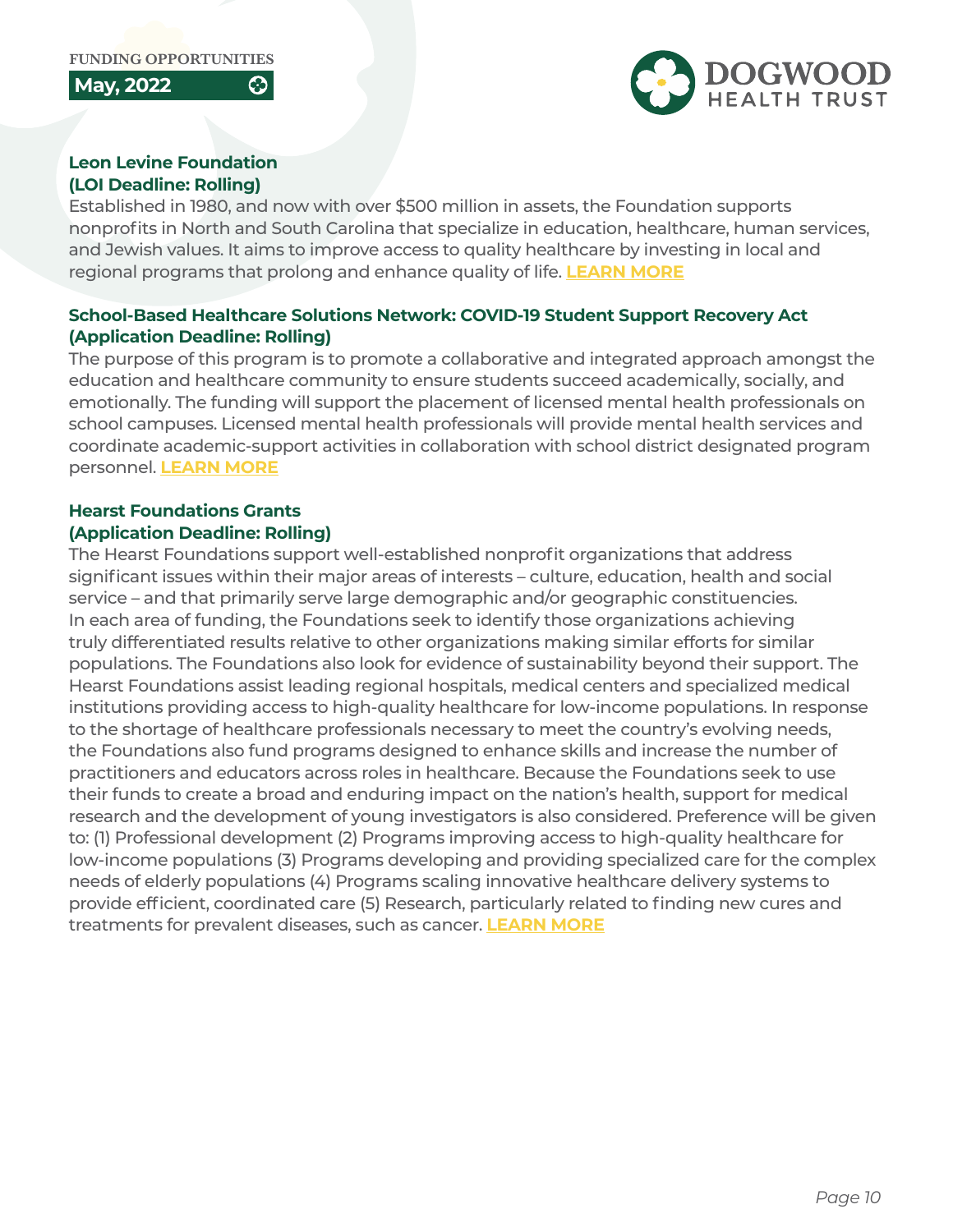**May, 2022**



#### **RWJF Pioneering Ideas: Exploring the Future to Build a Culture of Health (Application Deadline: Rolling)**

Pioneering Ideas: Exploring the Future to Build a Culture of Health seeks proposals that are primed to influence health equity in the future. We are interested in ideas that address any of these four areas of focus: Future of Evidence; Future of Social Interaction; Future of Food; Future of Work. Additionally, we welcome ideas that might fall outside of these four focus areas, but which offer unique approaches to advancing health equity and our progress toward a Culture of Health. We want to hear from scientists, anthropologists, artists, urban planners, community leaders—anyone, anywhere who has a new or unconventional idea that could alter the trajectory of health, and improve health equity and well-being for generations to come. The changes we seek require diverse perspectives and cannot be accomplished by any one person, organization or sector. **[LEARN MORE](https://www.rwjf.org/en/library/funding-opportunities/2020/pioneering-ideas-2020-exploring-the-future-to-build-a-culture-of-health.html)**

#### **The Commonwealth Fund (Application Deadline: Rolling)**

The mission of the Commonwealth Fund is to promote a high-performing health care system that achieves better access, improved quality, and greater efficiency, particularly for society's most vulnerable, including low-income people, the uninsured, and people of color. The Fund carries out this mandate by supporting independent research on health care issues and making grants to improve health care practice and policy. In its more than 100 years, the Fund has worked by: (1) Demonstrating pioneering approaches and evaluating their results (2) Convening experts across backgrounds and disciplines (3) Publishing the results of our research and disseminating evidence. To apply for a grant from the Commonwealth Fund, please submit a letter of inquiry (LOI) using the online portal. We acknowledge LOIs upon receipt and will contact you to request additional information if needed. Applicants are typically advised of the results of their inquiries within a month and often sooner. LOIs are accepted on a rolling basis. Current funding priorities include vulnerable populations, tracking health system performance, health care coverage and access, international health policy and practice, controlling health care costs, advancing Medicare, Federal and State health policy. health care delivery system reform. **[LEARN](https://www.commonwealthfund.org/node73/applying-grant)  [MORE](https://www.commonwealthfund.org/node73/applying-grant)**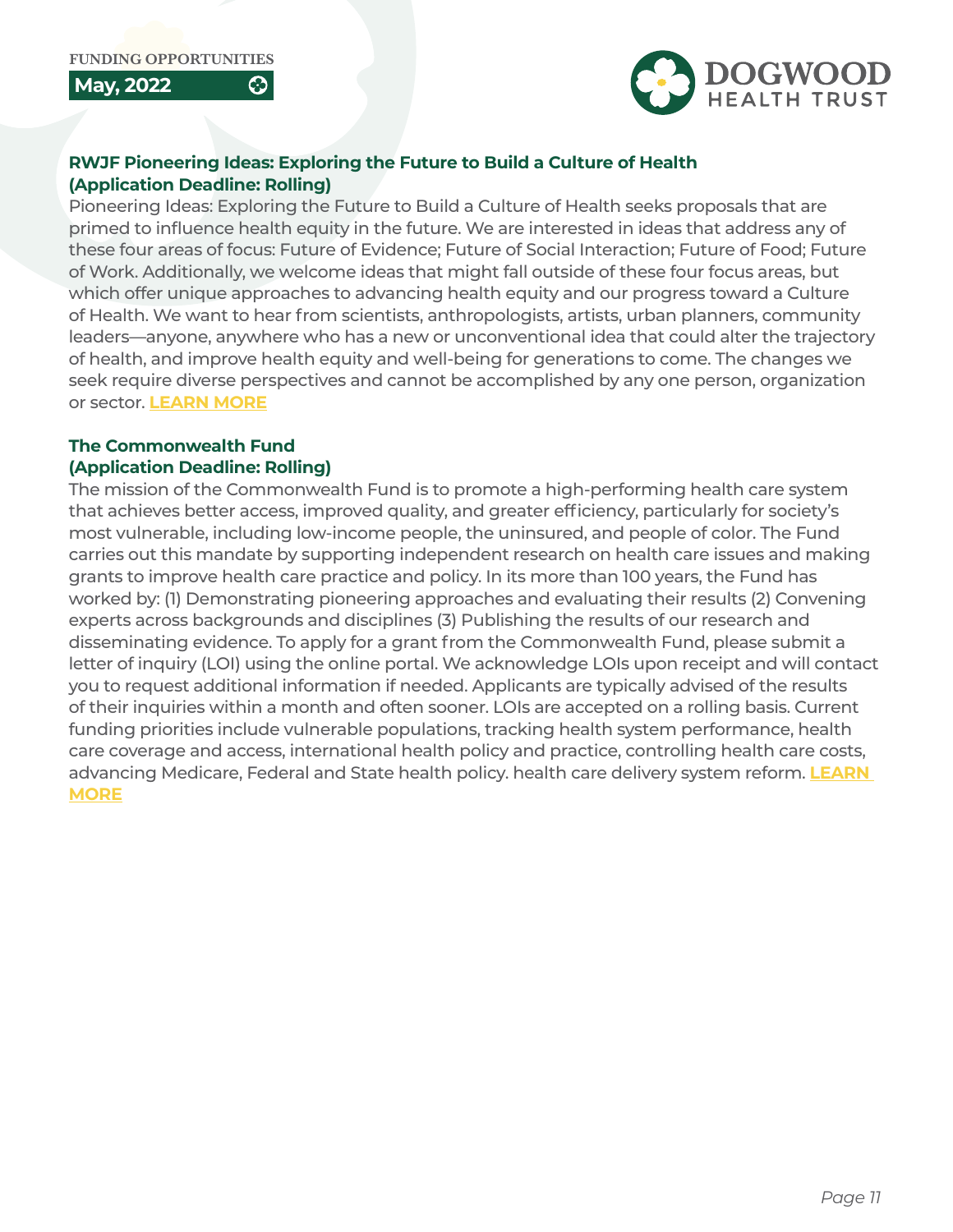

# **Workforce Development Grants**

# *Federal*

**May, 2022**

#### **HRSA Public Health Scholarship Program (Application Deadline: June 1, 2022)**

හි

The purpose of the PHSP is to strengthen the public health workforce by providing support to organizations to develop scholarship programs that incentivize individuals to pursue training and careers in public health. Through the PHSP, scholarship recipients will gain the requisite knowledge and skills necessary to prevent, prepare for, and respond to recovery activities related to COVID–19, as well as other public health emergencies. Awarded recipients will provide scholarships to individuals, for the purpose of public health training in professional, graduate, degree, and/or certificate programs. For example, health professions schools would provide scholarships to students seeking a graduate degree in public health. A community college offering an associate degree in public health would provide scholarships to students to train as health educators. A public health department/entity/site would provide scholarships to employees who are training for advanced public health certifications. These examples are not an exhaustive list of training opportunities. Applicants will be required to have an existing public health training program as well as public health partnerships in place, along with a system for scholarship recipients to maintain or be transitioned into employment in public health upon completion of their training. This program will enhance the public health system to meet the core public health functions and the Ten Essential Public Health Services. Training participants will include individuals currently working in state or local governments, including state, local, territorial or tribal public health departments, and individuals in public health-related training programs. Scholarship recipients will be trained to work as case investigators, contact tracers, social support specialists, public health nurses, disease intervention specialists, epidemiologists, program managers, laboratory personnel, informaticians, communication and policy experts, and any other positions as may be required to prevent, prepare for, and respond to recovery activities related to COVID-19, as well as other public health emergencies. **[LEARN MORE](https://www.hrsa.gov/grants/find-funding/hrsa-22-122)**

## **DOL Strengthening Community Colleges Training Grants (Application Deadline: June 2, 2022)**

The purpose of this program is to address two inter-related needs: 1) to increase the capacity and responsiveness of community colleges to address identified equity gaps, and 2) to meet the skill development needs of employers in in-demand industries and career pathways, as well as the skill development needs of underserved and underrepresented workers. These efforts will yield sustainable systems-level changes in education and training through collaboration between community colleges, employers and the public workforce development system that align education and training, work experiences, and industry-recognized credentials that lead to career growth. **[LEARN MORE](https://innovativefundingpartners.us8.list-manage.com/track/click?u=a8f6fded8527ecce77da118c6&id=7754aaa285&e=c354614bf0)**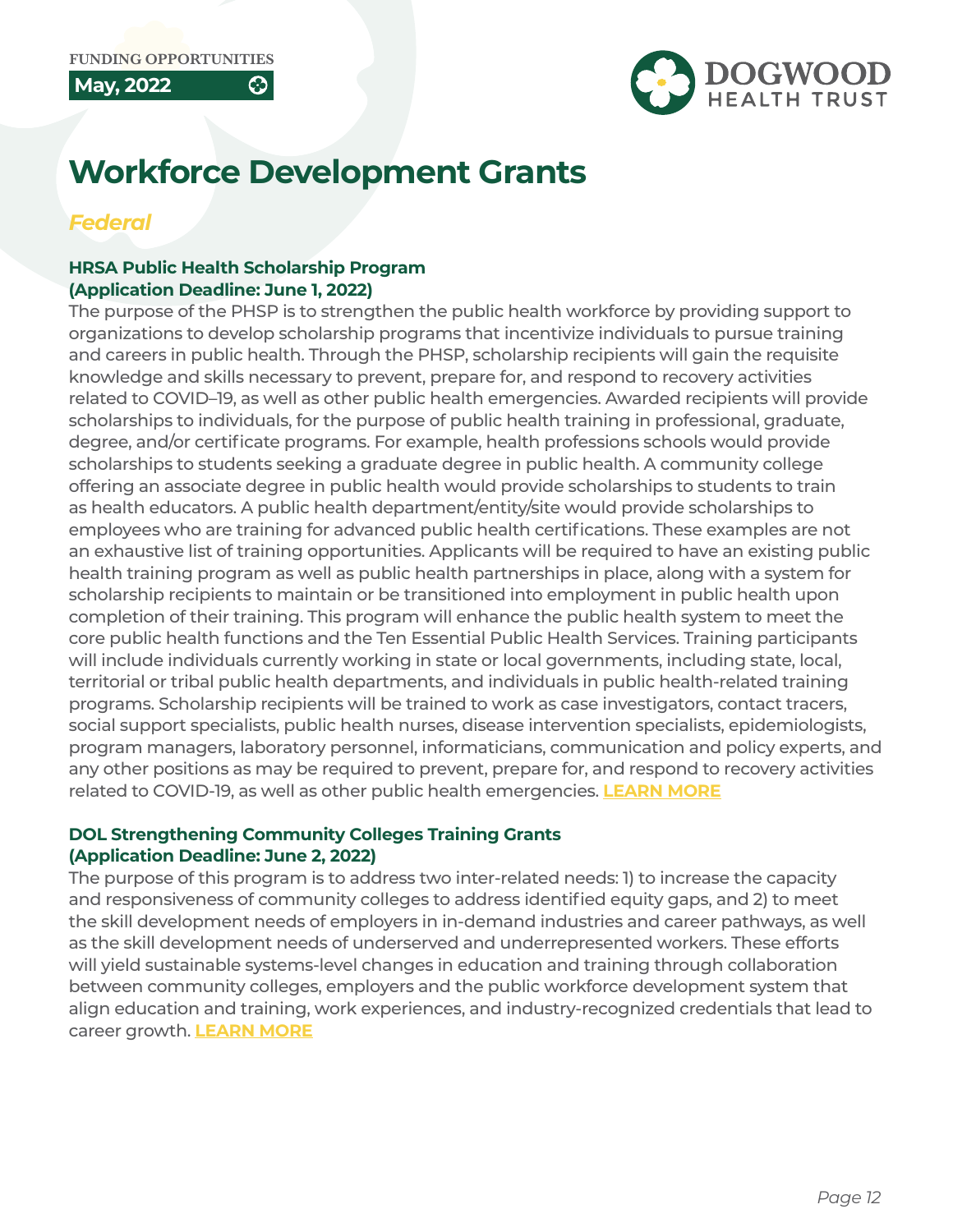**May, 2022**



#### **BJA FY 22 Improving Reentry Education and Employment Outcomes (Application Deadline: June 7, 2022)**

The Improving Reentry Education and Employment Outcomes Program is designed to improve correctional educational and employment programs that serve individuals during incarceration and throughout their period of reentry into the community. It promotes an evidence-based and data-informed approach that will provide meaningful opportunities, interrupt the cycle of unemployment, and promote reentry success for formerly incarcerated adults. **[LEARN MORE](https://bja.ojp.gov/funding/opportunities/o-bja-2022-171284)**

#### **OVC FY 2022 Expanding Access to Sexual Assault Forensic Examinations (Application Deadline: June 13, 2022)**

OVC's mission is to enhance the Nation's capacity to assist crime victims and provide leadership in changing policies and practices to promote justice and healing for all victims of crime. OVC seeks applications to establish or expand sexual assault examination programs, including sexual assault nurse examiner (SANE) programs and sexual assault forensic examiner (SAFE) programs, that focus on (1) increasing the number and availability of SANEs/SAFEs, (2) expanding access to sexual assault forensic examinations, and (3) improving the quality of post-sexual assault care using a hospital-based or community-based approach. **[LEARN MORE](https://www.grants.gov/web/grants/view-opportunity.html?oppId=339887)**

#### **HRSA Community Health Worker Training Program (CHWTP) (Application Deadline: June 14, 2022)**

The purpose of the CHWTP is to support projects that will increase the number of Community Health Workers (CHWs) and Health Support Workers and equip them with the skillsets needed to provide effective community outreach build trust with communities, support connections to and retention in care and support services, and other strategies to increase access to care and to assist individuals in prevention services, and recovery from the COVID-19 pandemic and other public health emergencies in underserved communities. These combined efforts are intended to advance public health, strengthen the public health workforce, reduce health disparities, and help underserved populations achieve health equity. **[LEARN MORE](https://www.grants.gov/web/grants/view-opportunity.html?oppId=336498)**

### **USDA Enhancing Agricultural Opportunities for Military Veterans Competitive Grants Program (Application Deadline: June 20, 2022)**

The Enhancing Agricultural Opportunities for Military Veterans Program provides grants to non-profits to increase the number of military veterans gaining knowledge and skills through comprehensive, hands-on and immersive model farm and ranch programs offered regionally that lead to successful careers in the food and agricultural sector. The program encourages the development of training opportunities specifically designed for military veterans. AgVets projects will offer onsite, hands-on training and classroom education leading to a comprehensive understanding of successful farm and ranch operations and management practices. Projects may also offer workforce readiness and employment prospects for service-disabled veterans. Ensuring there are pathways for military veterans interested in pursuing careers in agriculture — regardless of age or production choice — strengthens agricultural production and rural economies across the United States. NIFA requests applications for the AgVets to provide grants to nonprofit organizations for training programs and services to establish and enhance farming and ranching opportunities for military veterans. **[LEARN MORE](https://www.nifa.usda.gov/grants/funding-opportunities/enhancing-agricultural-opportunities-military-veterans-competitive)**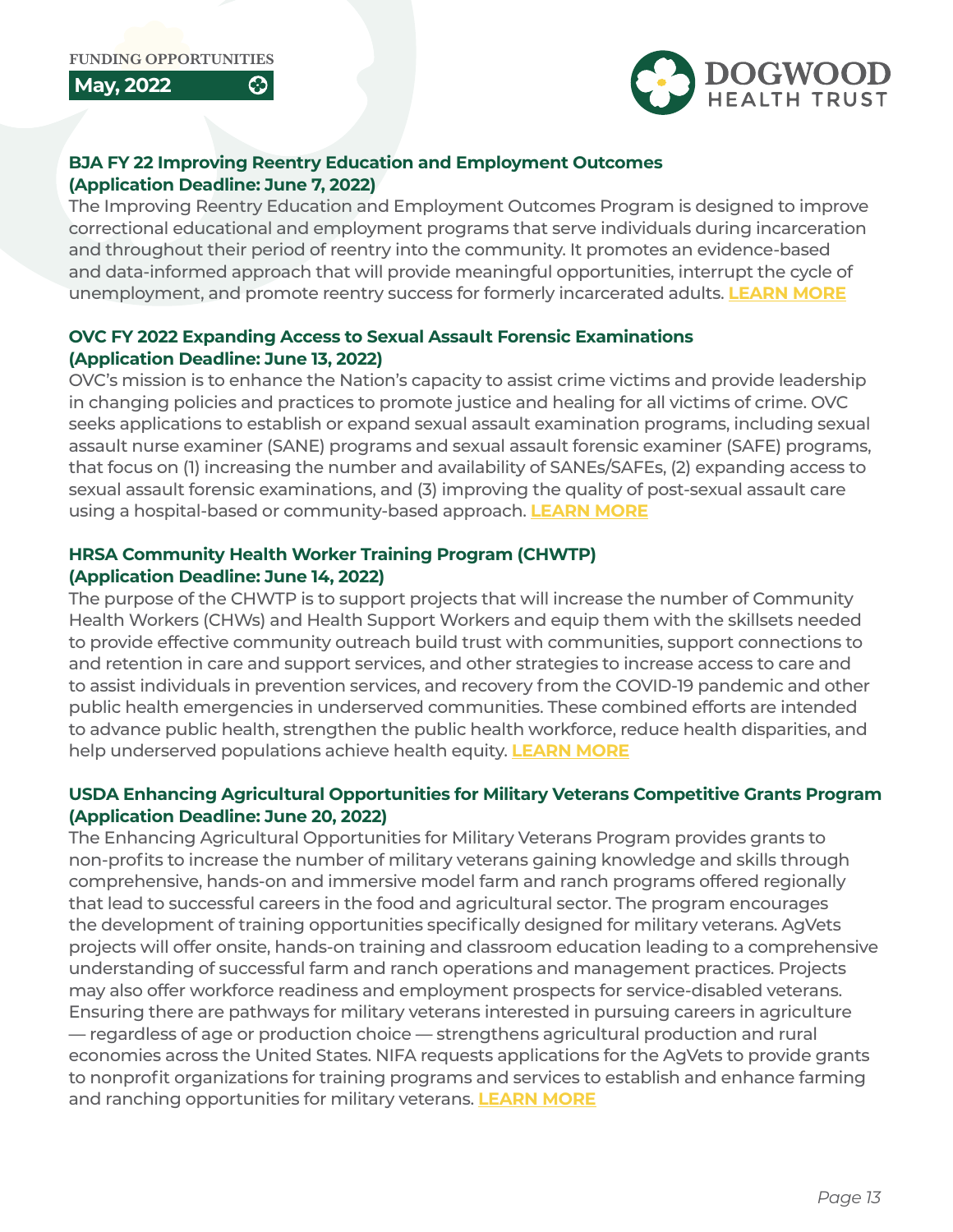

#### **ACF Employer Engagement Program (Application Deadline: June 27, 2022)**

۞

Through the Employer Engagement Program, ORR will provide funding to strengthen employer engagement in the integration and self-sufficiency of eligible Afghan entrants within the community. Programs will enter into formal partnerships with employees to develop training curricula, provide career counseling, and strengthen opportunities for workplace-based training, apprenticeships, and internships for eligible Afghan entrants. Programs will share costs of workplace instructors and will supply liaisons to design work-oriented language and training curricula, schedule and announce services, and coordinate with employment case managers for referral and enrollment to support career advancement. Employer partnerships will also include longer-term individual investment opportunities by sponsoring and covering the costs of vocational certification, recertification, and/or longer-term educational degrees. **[LEARN MORE](https://www.grants.gov/web/grants/view-opportunity.html?oppId=335552)**

# **DOL Workforce Opportunity for Rural Communities (WORC): A Grant Initiative for the Appalachian and Delta Regions**

#### **(Application Deadline: July 8, 2022)**

The purpose of this grant opportunity is to create economic mobility, address historic inequities for marginalized communities of color and other underserved and underrepresented communities, and produce high-quality employment for workers who reside in the Appalachian and Delta regions, enabling them to remain and thrive in these communities. The WORC Initiative provides funding to eligible applicants proposing to meet this goal with a project addressing the employment and training needs of the local and regional workforce, created in collaboration with community partners and aligned with existing economic and workforce development plans and strategies. **[LEARN MORE](https://www.grants.gov/web/grants/view-opportunity.html?oppId=336549)**

#### **CDC Strengthening U.S. Public Health Infrastructure, Workforce, and Data Systems (Estimated Application Deadline: July 11, 2022)**

The COVID-19 pandemic has emphasized the critical importance of a robust public health system. The pandemic also accentuated long-standing weaknesses and created new challenges to the U.S. public health infrastructure. Public health departments and other public health partners need to continue their work to respond to COVID-19 and prepare for other public health emergencies that arise in the future. Moreover, COVID-19 has affected nearly every aspect of healthcare and public health, laying bare disparities and gaps in some conditions and worsening others. Public health agencies need the capacity to regain their footing in these areas and then accelerate their efforts. This funding is a first of its kind, non-categorical and cross-cutting programs, intended to help meet critical infrastructure and workforce needs in the short-term; and it should also make possible strategic investments that will have lasting effects on public health agencies across the United States. To that end, it will support strategically strengthening public health capacity and systems related to the workforce, foundational capabilities, data modernization, physical infrastructure and support from national public health partners. Component A of the grant may focus on public health infrastructure (i.e., workforce, foundational capabilities, data modernization, and physical infrastructure) while Component B may focus on how National Public Health Partners can provide technical assistance and evaluation support to Component A recipients. **[LEARN MORE](https://www.grants.gov/web/grants/view-opportunity.html?oppId=340034)**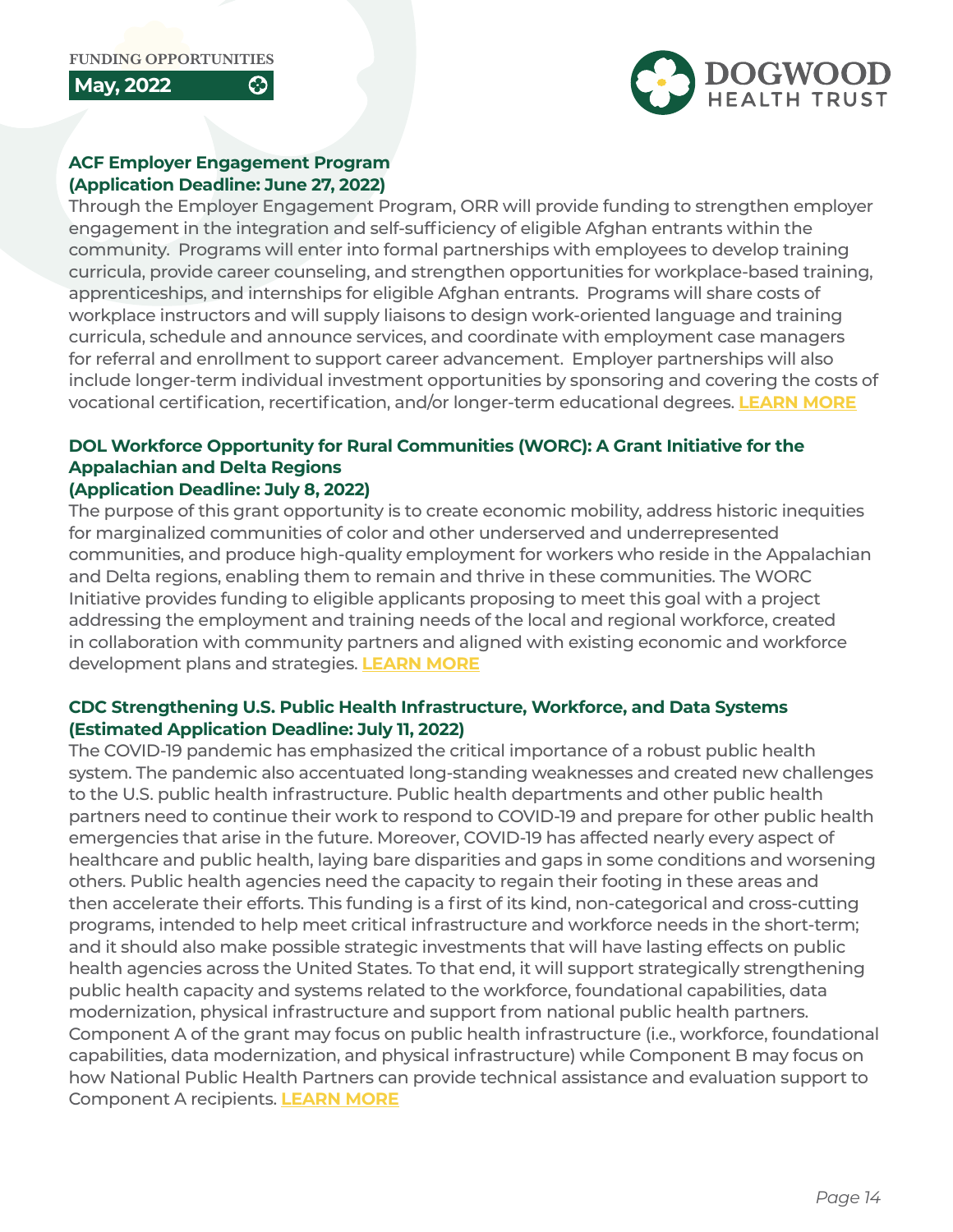**May, 2022**



#### **NSF Improving Undergraduate STEM Education: Computing in Undergraduate Education (Application Deadline: August 18, 2022)**

The Improving Undergraduate STEM Education: Computing in Undergraduate Education (IUSE: CUE) program aims to better prepare a wider, more diverse range of students to collaboratively use computation across a range of contexts and challenging problems. With this solicitation, the National Science Foundation focuses on re-envisioning how to teach computing effectively to a broad group of students, in a scalable manner, with an emphasis on broadening participation of groups who are underrepresented and underserved by traditional computing courses and careers. These groups may include women, persons with disabilities, Blacks and African Americans, Hispanics and Latinos, American Indians, Alaska Natives, Native Hawaiians, and Other Pacific Islanders. **[LEARN MORE](https://www.grants.gov/web/grants/view-opportunity.html?oppId=339555)**

# *Foundation*

#### **William T. Grant Scholars Program (Application Deadline: July 6, 2022)**

The William T. Grant Scholars Program supports career development for promising early-career researchers. The program funds five-year research and mentoring plans that significantly expand researchers' expertise in new disciplines, methods, and content areas. Applicants should have a track record of conducting high-quality research and an interest in pursuing a significant shift in their trajectories as researchers. We recognize that early-career researchers are rarely given incentives or support to take measured risks in their work, so this award includes a mentoring component, as well as a supportive academic community. Awards are based on applicants' potential to become influential researchers, as well as their plans to expand their expertise in new and significant ways. The application should make a cohesive argument for how the applicant will expand his or her expertise. The research plan should evolve in conjunction with the development of new expertise, and the mentoring plan should describe how the proposed mentors will support applicants in acquiring that expertise. Proposed research plans must address questions that are relevant to policy and practice in the Foundation's focus areas. **[LEARN](http://wtgrantfoundation.org/grants/william-t-grant-scholars-program)  [MORE](http://wtgrantfoundation.org/grants/william-t-grant-scholars-program)**

#### **Golden LEAF Open Grants Program (Application Deadline: Rolling)**

The Golden LEAF Foundation is committed to using the funds entrusted to it for projects that show the most potential for strengthening North Carolina's long-term economy, especially in tobacco-dependent, economically distressed, and/or rural communities. Golden LEAF makes grants for projects that the Foundation's Board of Directors believes have extraordinary merit and address the Foundation's purposes as set forth in its Charter. Grants in this program are not expected to exceed \$200,000. Since requests are likely to far exceed funds available, the Foundation will be looking for projects in the following focus areas of Economic Investment and Job Creation, Workforce Preparedness and Education, Agriculture, and Community Vitality. **[LEARN MORE](https://www.rwjf.org/en/library/funding-opportunities/2020/pioneering-ideas-2020-exploring-the-future-to-build-a-culture-of-health.html)**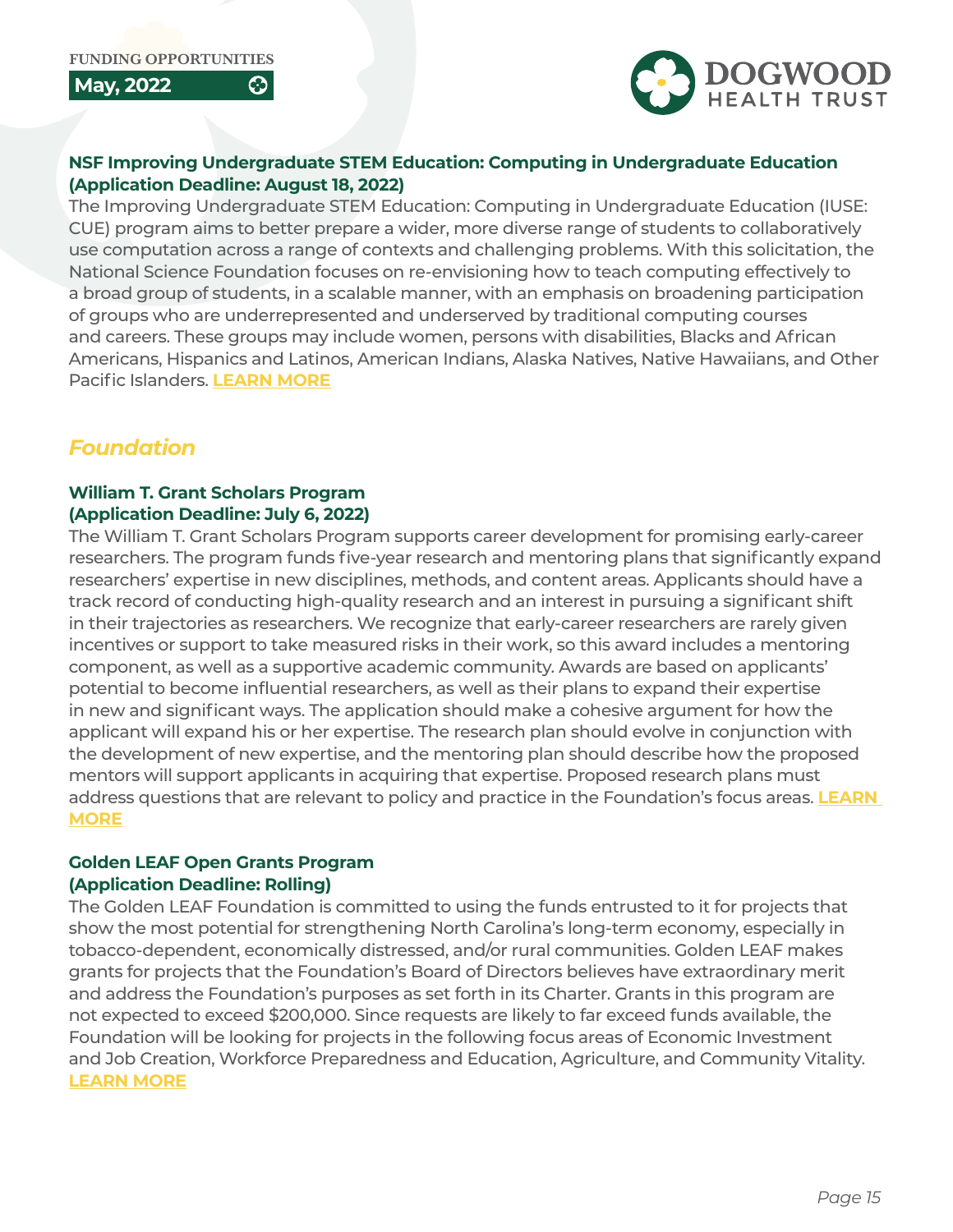**May, 2022**



#### **[RWJF Pioneering Ideas: Exploring the Future to Build a Culture of Health](https://www.rwjf.org/en/library/funding-opportunities/2020/pioneering-ideas-2020-exploring-the-future-to-build-a-culture-of-health.html) [\(Application Deadline: Rolling\)](https://www.rwjf.org/en/library/funding-opportunities/2020/pioneering-ideas-2020-exploring-the-future-to-build-a-culture-of-health.html)**

[Pioneering Ideas: Exploring the Future to Build a Culture of Health seeks proposals that are](https://www.rwjf.org/en/library/funding-opportunities/2020/pioneering-ideas-2020-exploring-the-future-to-build-a-culture-of-health.html)  [primed to influence health equity in the future. We are interested in ideas that address any of](https://www.rwjf.org/en/library/funding-opportunities/2020/pioneering-ideas-2020-exploring-the-future-to-build-a-culture-of-health.html)  [these four areas of focus: Future of Evidence; Future of Social Interaction; Future of Food; Future](https://www.rwjf.org/en/library/funding-opportunities/2020/pioneering-ideas-2020-exploring-the-future-to-build-a-culture-of-health.html)  [of Work. Additionally, we welcome ideas that might fall outside of these four focus areas, but](https://www.rwjf.org/en/library/funding-opportunities/2020/pioneering-ideas-2020-exploring-the-future-to-build-a-culture-of-health.html)  [which offer unique approaches to advancing health equity and our progress toward a Culture](https://www.rwjf.org/en/library/funding-opportunities/2020/pioneering-ideas-2020-exploring-the-future-to-build-a-culture-of-health.html)  [of Health. We want to hear from scientists, anthropologists, artists, urban planners, community](https://www.rwjf.org/en/library/funding-opportunities/2020/pioneering-ideas-2020-exploring-the-future-to-build-a-culture-of-health.html)  [leaders—anyone, anywhere who has a new or unconventional idea that could alter the trajectory](https://www.rwjf.org/en/library/funding-opportunities/2020/pioneering-ideas-2020-exploring-the-future-to-build-a-culture-of-health.html)  [of health, and improve health equity and well-being for generations to come. The changes we](https://www.rwjf.org/en/library/funding-opportunities/2020/pioneering-ideas-2020-exploring-the-future-to-build-a-culture-of-health.html)  [seek require diverse perspectives and cannot be accomplished by any one person, organization](https://www.rwjf.org/en/library/funding-opportunities/2020/pioneering-ideas-2020-exploring-the-future-to-build-a-culture-of-health.html)  or sector. **[LEARN MORE](https://www.rwjf.org/en/library/funding-opportunities/2020/pioneering-ideas-2020-exploring-the-future-to-build-a-culture-of-health.html)**

#### **Hearst Foundations Grants (Application Deadline: Rolling)**

The Hearst Foundations support well-established nonprofit organizations that address significant issues within their major areas of interests – culture, education, health and social service – and that primarily serve large demographic and/or geographic constituencies. In each area of funding, the Foundations seek to identify those organizations achieving truly differentiated results relative to other organizations making similar efforts for similar populations. The Foundations also look for evidence of sustainability beyond their support. The Hearst Foundations assist leading regional hospitals, medical centers and specialized medical institutions providing access to high-quality healthcare for low-income populations. In response to the shortage of healthcare professionals necessary to meet the country's evolving needs, the Foundations also fund programs designed to enhance skills and increase the number of practitioners and educators across roles in healthcare. Because the Foundations seek to use their funds to create a broad and enduring impact on the nation's health, support for medical research and the development of young investigators is also considered. Preference will be given to: (1) Professional development (2) Programs improving access to high-quality healthcare for low-income populations (3) Programs developing and providing specialized care for the complex needs of elderly populations (4) Programs scaling innovative healthcare delivery systems to provide efficient, coordinated care (5) Research, particularly related to finding new cures and treatments for prevalent diseases, such as cancer. **[LEARN MORE](https://www.hearstfdn.org/general-overview)**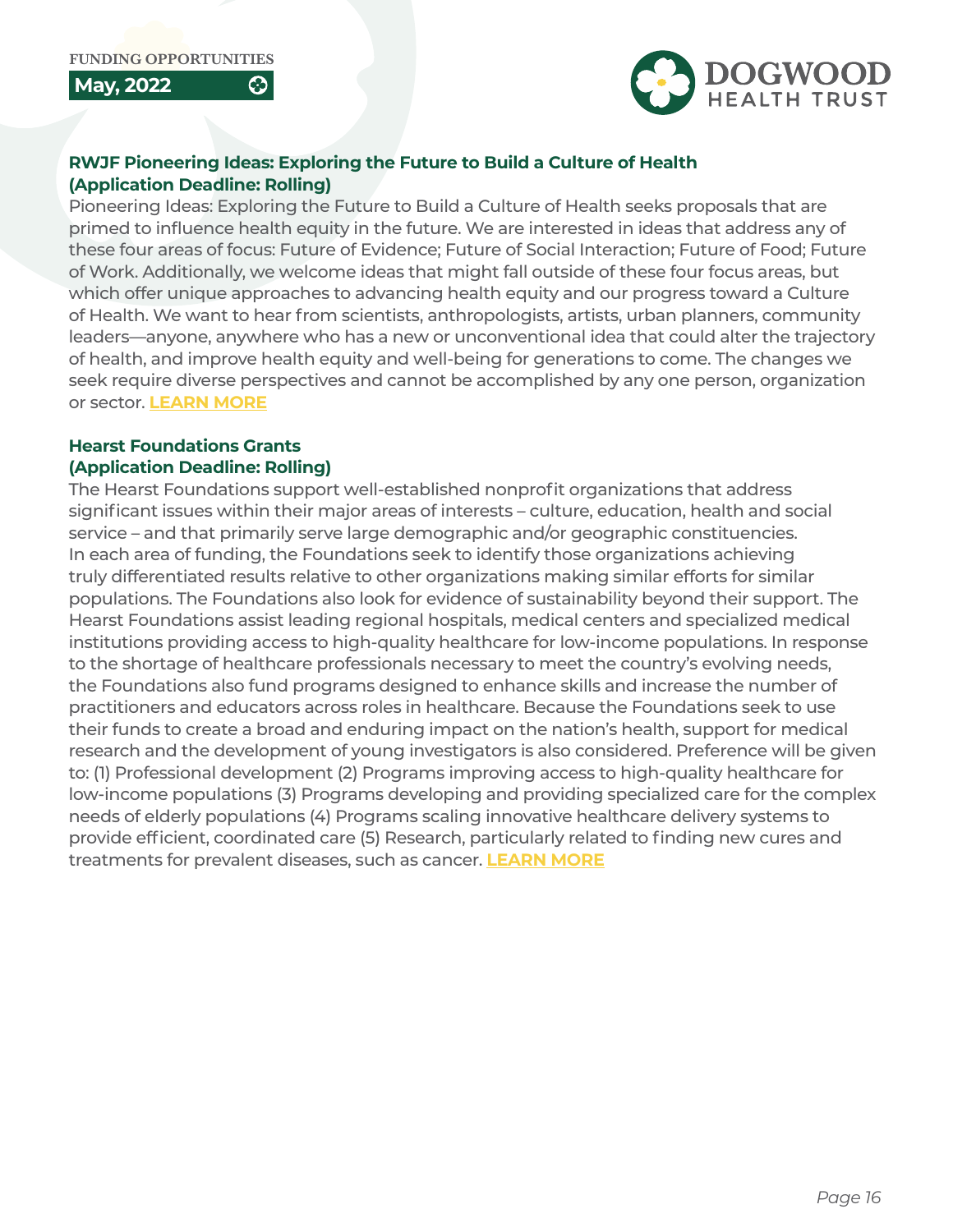

# **Children and Families Grants**

හි

# *Federal*

**May, 2022**

#### **OJJDP FY 2022 Family-Based Alternative Sentencing Program (Application Deadline: June 6, 2022)**

The OJJDP Family-Based Alternative Sentencing Program seeks to build the capacity of states, communities, state and local courts, units of local government, and federally recognized Tribal governments to implement new, or enhance existing, alternative sentencing programs for parents in the criminal justice system to improve child, parent, and family outcomes. **[LEARN](https://www.grants.gov/web/grants/view-opportunity.html?oppId=339530)  [MORE](https://www.grants.gov/web/grants/view-opportunity.html?oppId=339530)**

#### **OJJDP FY 2022 Supporting Effective Interventions for Youth with Problematic or Illegal Sexual Behavior**

#### **(Application Deadline: June 6, 2022)**

This solicitation provides funding to communities to develop intervention and supervision services for youth with problematic or illegal sexual behavior, and to provide treatment services for their victims and families/caregivers. Under this initiative, successful applicants will have an established multidisciplinary team that (1) supports a comprehensive holistic approach to treating youth with problematic or illegal sexual behavior, and (2) provides support services to victims and families/caregivers. **[LEARN MORE](https://www.grants.gov/web/grants/view-opportunity.html?oppId=339547)**

#### **ACF Street Outreach Program**

#### **(Application Deadline: June 6, 2022)**

The Street Outreach Program (SOP) provides street-based services to runaway, homeless, and street youth who have been subjected to or are at risk of being subjected to sexual abuse, prostitution, sexual exploitation, and severe forms of human trafficking in persons. These services, targeted in areas where street youth congregate, are designed to assist such youth in making healthy choices and providing them access to shelter as well as basic needs, including food, hygiene packages and information on a rage of available services. **[LEARN MORE](https://www.grants.gov/web/grants/view-opportunity.html?oppId=335492)**

#### **OJJDP Enhancing School Capacity to Address Youth Violence (Application Deadline: June 6, 2022)**

The OJJDP FY 2022 Enhancing School Capacity to Address Youth Violence program supports targeted efforts to address youth violence through implementing evidence-based prevention and intervention efforts in a school-based setting (K - 12th grade only). The goals of the program are to: (1) reduce the incidence of school violence through improved school safety and climate and (2) prevent youth violence, delinquency, and victimization in the targeted community. There are two categories of funding available under this solicitation. Category 1: Project Sites. This program supports the efforts of eligible applicant organizations to develop or enhance their capacity to address youth violence and victimization through school-based programming and interventions targeting student and community needs. Category 2: Training and Technical Assistance. In addition to supporting program implementation and direct service activities, the initiative will fund a training and technical assistance provider to support the Category 1 project sites. **[LEARN MORE](https://www.grants.gov/web/grants/view-opportunity.html?oppId=339597)**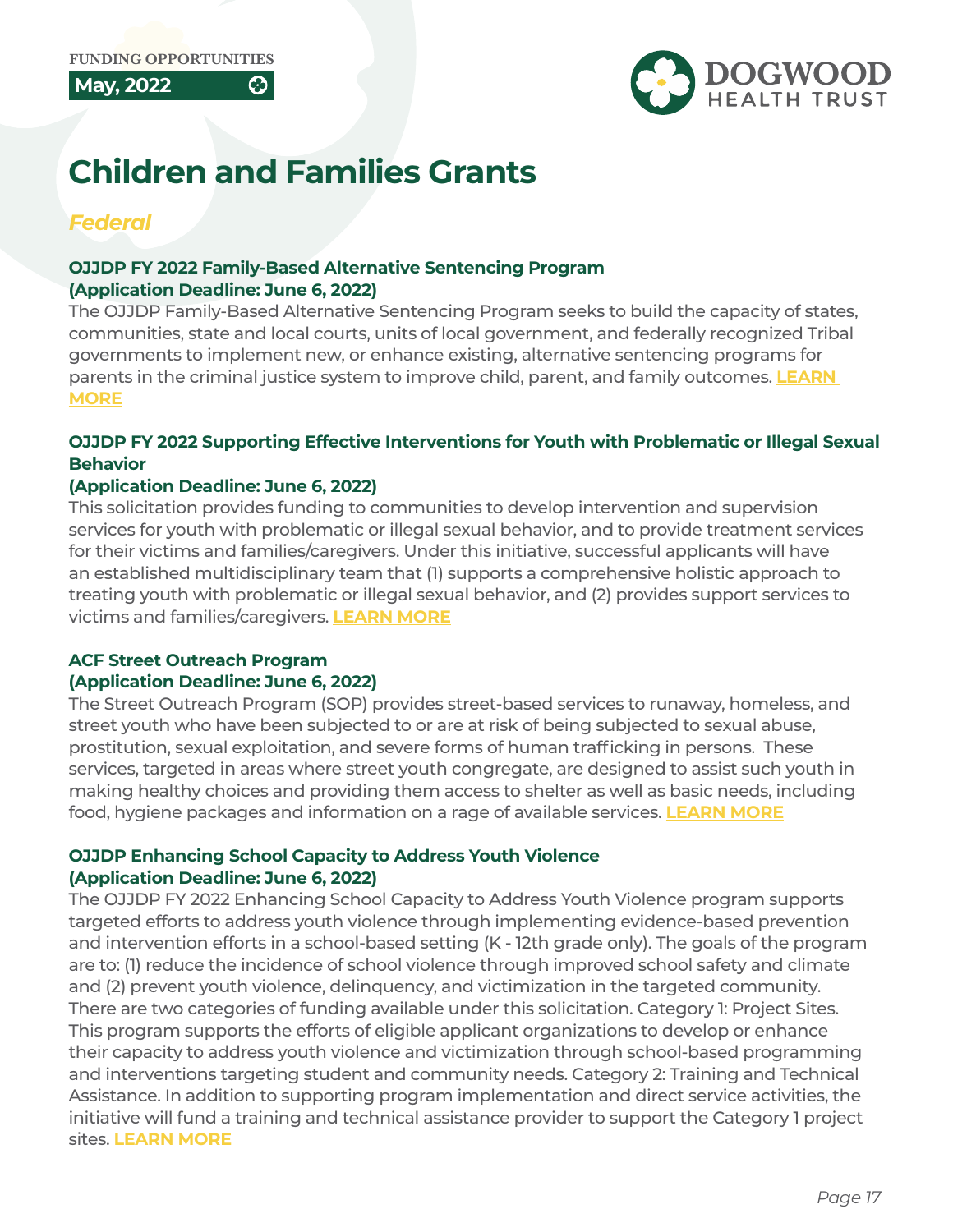

#### **BJA FY 22 Preventing School Violence: BJA's STOP School Violence Program (Application Deadline: June 14, 2022)**

The program seeks to increase school safety by implementing: training that will improve school climate using school-based behavioral threat assessments and/or intervention teams to identify school violence risks among students; technological solutions such as anonymous reporting technology that can be implemented as a mobile phone-based app, a hotline, or a website in the applicant's geographic area to enable students, teachers, staff, and community members to anonymously identify threats of school violence; or other school safety strategies that assist in preventing violence. **[LEARN MORE](https://www.grants.gov/web/grants/view-opportunity.html?oppId=339607)**

### **DOJ FY 2022 School Violence Prevention Program (Application Deadline: June 14, 2022)**

හි

The goal of the School Violence Prevention Program (SVPP) is to improve security at schools and on school grounds through the implementation of evidence-based school safety programs and technology. SVPP awards will contribute to this goal by funding projects which include funding of civilian personnel to serve as coordinators with local law enforcement, training for local law enforcement officers, purchase and installation of certain allowable equipment and technology, and other measures to significantly improve school security. Anticipated outcomes of SVPP awards include: improved information sharing with local law enforcement; increased interaction and improved communications between law enforcement and school officials; reduced notification times to law enforcement; improved response time to threats and events; accurate identification of danger (without resort to discriminatory stereotypes or violating privacy) and follow-up; increased knowledge of and use of community policing principles; and increased school safety and sustainability planning efforts. **[LEARN MORE](https://www.grants.gov/web/grants/view-opportunity.html?oppId=339699)**

#### **OMH Demonstrating Effective Policies to Promote Black Youth Mental Health (Application Deadline: June 22, 2022)**

This notice solicits applications for projects from eligible public and non-profit entities to demonstrate the effectiveness of general health and wellness policies in improving Black youth mental health, including suicide prevention. For the purpose of this initiative Black youth is defined as children ages 10-17 years old, who are African American, or from the continent of Africa, the Caribbean, and other parts of the world with African ancestry who are living in the United States. **[LEARN MORE](https://www.grants.gov/web/grants/view-opportunity.html?oppId=334922)**

#### **Administration for Children & Families - Transitional Living Program (Application Deadline: June 23, 2022)**

The Transitional Living Program (TLP) provides safe, stable, and appropriate shelter for runaway and homeless youth ages 16 to under 22 for up to 18 months and, under extenuating circumstances, can be extended to 21 months. TLPs provide comprehensive services that supports the transition of homeless youth to self-sufficiency and stable, independent living. Through the provision of shelter and an array of comprehensive services, TLP youth will realize improvements in four core outcome areas (i.e., safe and stable housing, education/employment, permanent connections, and social and emotional well-being). **[LEARN MORE](https://www.grants.gov/web/grants/view-opportunity.html?oppId=335490)**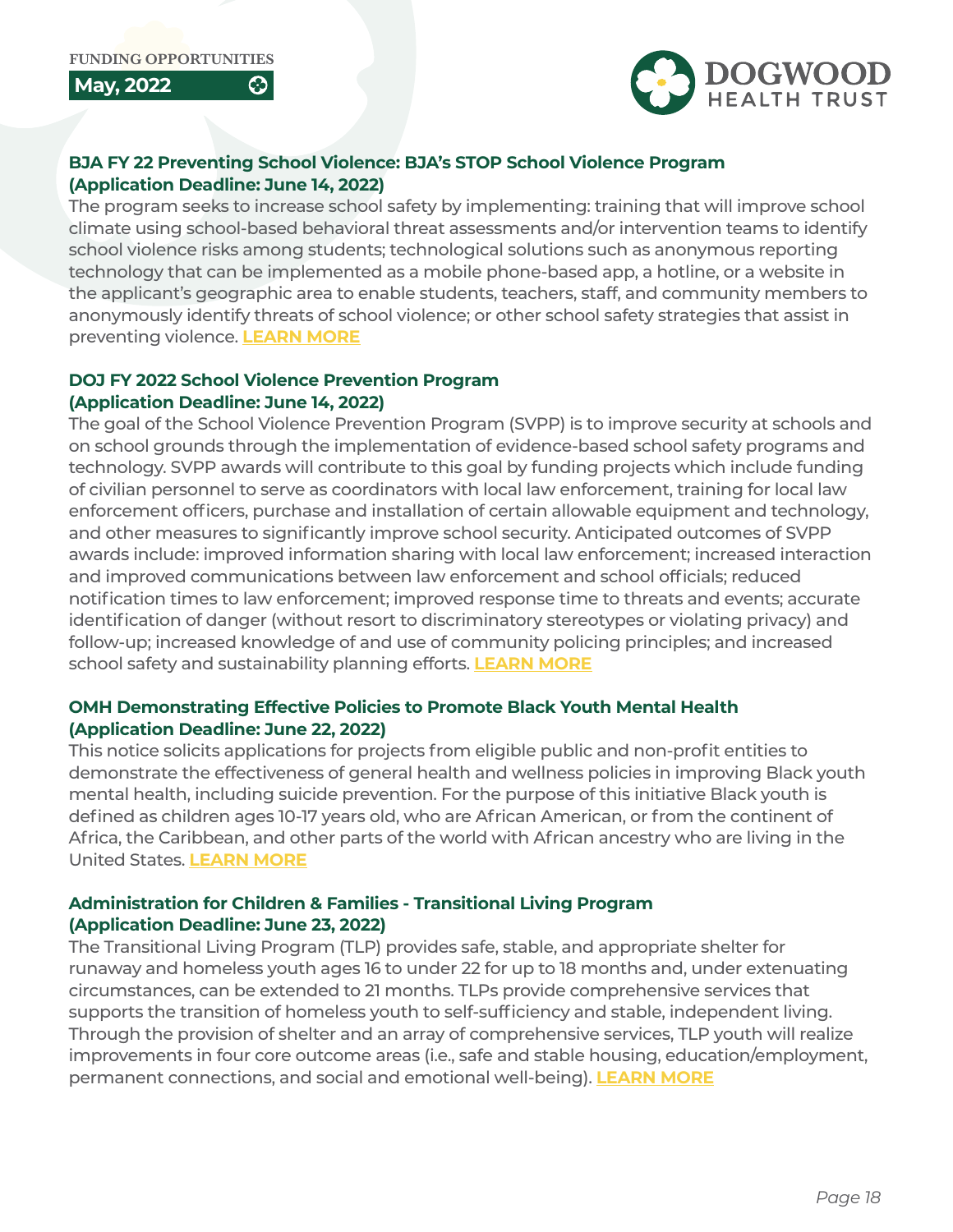

#### **ACF Maternity Group Home Program (Application Deadline: June 27, 2022)**

۞

The Maternity Group Home (MGH) program provides safe, stable, and appropriate shelter only for pregnant and/or parenting youth ages 16 to under 22 and their dependent child(ren) for 18 months and, under extenuating circumstances, up to 21 months. Service providers must accommodate for the needs and safety of the dependent children to include facility safety standards for infants and children on the premises. MGH services include, but are not limited to, parenting skills, child development, family budgeting, and health and nutrition education, in addition to the required services provided under the Transitional Living Program to help MGH youth realize improvements in four core outcome areas. The MGH combination of shelter and services is designed to promote long-term, economic independence to ensure the well-being of the youth and their child(ren). **[LEARN MORE](https://www.grants.gov/web/grants/view-opportunity.html?oppId=335493)**

#### **ACF Basic Center Program**

#### **(Application Deadline: June 27, 2022)**

The Basic Center Program (BCP) provides temporary shelter and counseling services to youth who have left home without permission of their parents or guardians, have been forced to leave home, or other homeless youth who might otherwise end up in the law enforcement or in the child welfare, mental health, or juvenile justice systems. BCPs work to establish or strengthen community-based programs that meet the immediate needs of runaway and homeless youth and their families. BCPs provide youth under 18 years of age with emergency shelter, food, clothing, counseling and referrals for health care. BCPs can provide up to 21 days of shelter for youth and seeks to reunite young people with their families, whenever possible, or to locate appropriate alternative placements. Additional services may include: street-based services; home-based services for families with youth at risk of separation from the family; drug abuse education and prevention services; and at the request of runaway and homeless youth, testing for sexually transmitted diseases. **[LEARN MORE](https://www.grants.gov/web/grants/view-opportunity.html?oppId=335504)**

#### **ACF Refugee Family Child Care Microenterprise Development Program (Application Deadline: June 28, 2022)**

Through the RFCCMED program, ORR will provide funding for applicants which, through internal capacity and partnerships, will provide eligible participants with training and technical assistance in professional childcare, microenterprise development, and financial literacy; participants in navigating the childcare licensing process; and provide direct financial assistance as needed to enable participants to prepare their homes for childcare business operation. The three main objectives of RCCMED are to 1) help Afghan entrants to achieve economic self-sufficiency by establishing licensed family childcare (FCC) businesses; 2) help eligible Afghan families gain access to licensed FCC businesses which will meet the early care and developmental needs of refugee children; and 3) assist Afghan entrants in learning how to navigate mainstream childcare services. **[LEARN MORE](https://www.grants.gov/web/grants/view-opportunity.html?oppId=337810)**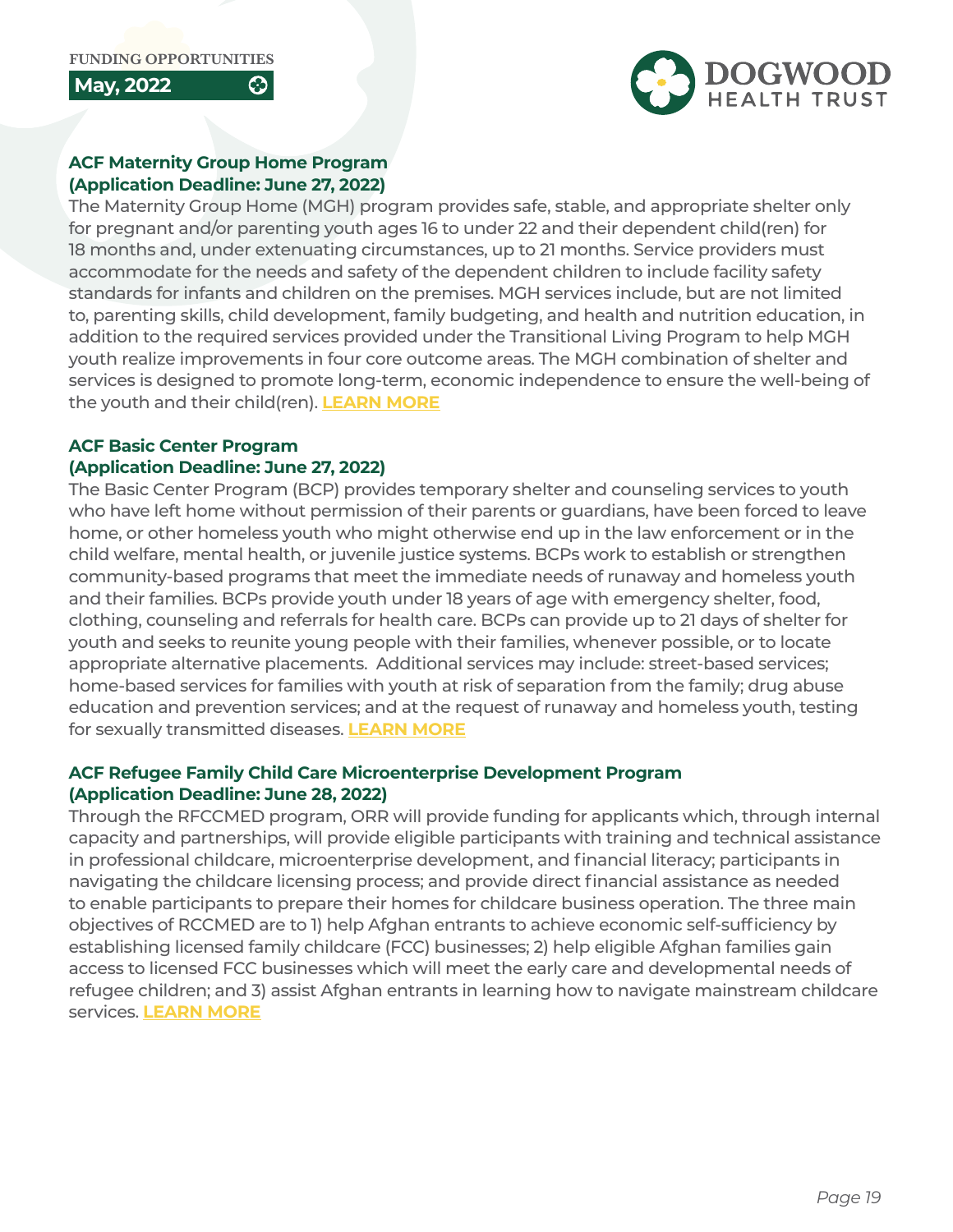**May, 2022**



#### **ACF Regional Partnership Grants to Increase the Well-Being of, and to Improve the Permanency Outcomes for, Children and Families Affected By Opioids and Other Substance Abuse (Application Deadline: July 8, 2022)**

The purpose of this Notice of Funding Opportunity (NOFO) is to provide competitive grant funds for Regional Partnership Grants (RPGs) to improve the well-being of, and to improve the permanency outcomes for children and families affected by opioids and other substance abuse. These targeted grants will be awarded to regional partnerships that provide, through interagency collaboration and integration of programs and services, activities and services that are designed to increase the well-being of, improve permanency outcomes for, and enhance the safety of children who are in out-of-home placements or are at risk of entering out-of- home placements as a result of a parent's or caretaker's substance abuse. Applicants are expected to have a collaborative structure in place that is capable of building a region's capacity to meet a broad range of needs for families involved with both substance abuse treatment and the child welfare system. **[LEARN MORE](https://www.grants.gov/web/grants/view-opportunity.html?oppId=335871)**

#### **USDA Economic Impact Initiative Grants (Application Deadline: Rolling)**

Economic Impact Initiative Grants provide funding to assist in the development of essential community facilities in rural communities that have extreme unemployment and severe economic depression. An essential community facility is one that provides an essential service to the local community, is needed for the orderly development of the community, serves a primarily rural area, and does not include private, commercial, or business undertakings. Examples of essential community facilities include: Healthcare: hospitals, medical clinics, dental clinics, nursing homes, assisted-living facilities Public Facilities: city/town/village halls, courthouses, airport hangers, street improvements Community Support Services: child care centers, community centers, fairgrounds, transitional housing Public Safety: fire halls, police stations, prisons, jails, police vehicles, fire trucks, public works vehicles and equipment Educational: museums, libraries, private schools Utility: telemedicine, distance learning Local Food Systems: community gardens, food pantries, community kitchens, food banks, food hubs, greenhouses, kitchen appliances. **[LEARN MORE](https://www.rd.usda.gov/programs-services/economic-impact-initiative-grants)**

# *Foundation*

#### **Lewis Prize for Music: Accelerator Awards (Application Deadline: June 3, 2022)**

The mission of the Lewis Prize for Music is to partner with leaders who create positive change by investing in young people through music. The Lewis Prize for Music's Accelerator Awards are open to nonprofit Creative Youth Development music organizations seeking to influence youth-serving systems so all young people have access to learning, creating, and performing experiences that reflect their culture and identity. The focus is on organizations serving youth in the age range of six to 21 years old through after-school or out-of-school settings. Centering racial equity and inclusion as well as youth leadership that represents and centers the communities served by the organization are of high value. Three multi-year awards of \$500,000 each will be provided. By applying for the Accelerator Awards, organizations are also eligible for funding ranging from \$15,000 to \$50,000. **[LEARN MORE](https://www.thelewisprize.org/apply)**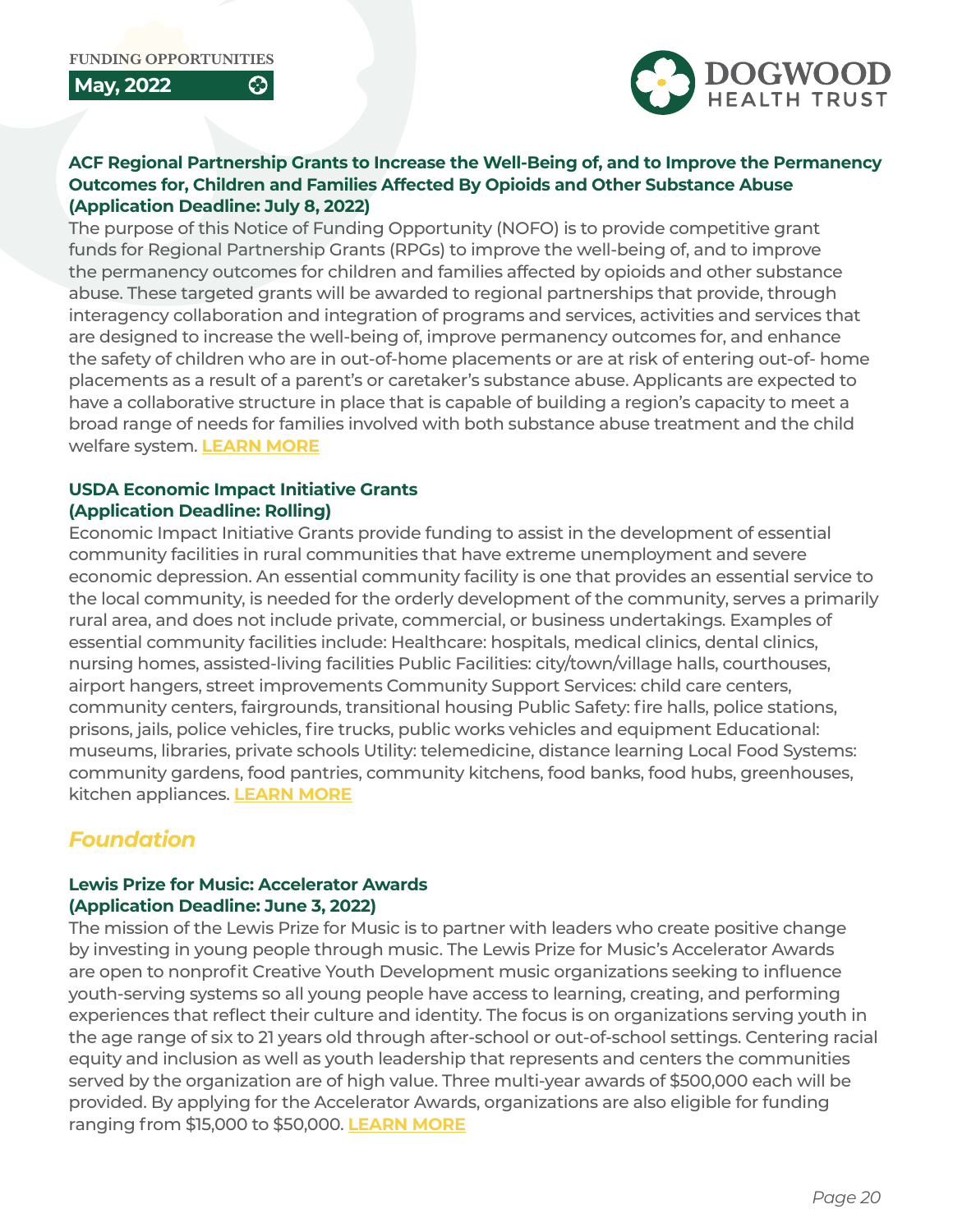

#### **The Duke Endowment: Child & Family Well-Being Grant (Pre-Application Deadline: June 15, 2022)**

හි

This funding opportunity targets children, youth and families who have either experienced child abuse or neglect or those at imminent risk of experiencing child maltreatment. Funding is divided into three broad categories: 1) Implementation support for evidence-based programs/ Implementation support for grants: Reflects the value we place on proven programs and effective practices driven by active implementation. "Active implementation" contrasts with the usual practice of passively spreading knowledge. Rather than "letting change happen," we work with organizations and agencies to "make change happen" for children and families through proven programs. 2) Advocating for System improvements grants: Prioritize educating and advocating with policy makers, public funders, public agencies and others to accelerate policy and practices changes. 3) Advancing innovation grants: reflect our investment in projects that advance innovation when high-achieving, successful models are lacking. **[LEARN MORE](https://www.dukeendowment.org/grants/child-family-well-being-application)**

#### **American Legion Child Welfare Foundation (Application Deadline: July 15, 2022)**

The Foundation accepts proposals from nonprofit organizations for projects which meet one of the Foundation's two basic purposes: 1) To contribute to the physical, mental, emotional and spiritual welfare of children through the dissemination of knowledge about new and innovative organizations and/or their programs designed to benefit youth; and 2) To contribute to the physical, mental, emotional and spiritual welfare of children through the dissemination of knowledge already possessed by well-established organizations, to the end that such information can be more adequately used by society. **[LEARN MORE](http://www.cwf-inc.org/grantseekers/overview)**

#### **Morgan Stanley Alliance for Children's Mental Health Innovation Awards (Application Deadline: July 15, 2022)**

The Morgan Stanley Alliance for Children's Mental Health Innovation Awards program aims to fund mental healthcare solutions for children and young adults across the United States. This program focuses on new or piloted projects from direct-service organizations that will help address the far-reaching challenge of stress, anxiety, depression, or other mental health issues in children and young adults. Projects must tackle specific issues and address unmet needs, with a goal of reducing stigma, increasing access to care, improving equity in mental health, and enabling early identification/prevention or enhancing intervention, especially among disadvantaged and vulnerable populations. Proposed projects can be on a national, regional, or local level; priority will be given to projects that can show feasibility of replicating the service to benefit children and youth in broader communities. Grants of \$100,000 will be awarded to five finalists. These organizations will also have the opportunity to showcase their projects to other funders during the awards presentation day. **[LEARN MORE](https://www.morganstanley.com/about-us/giving-back/childrens-mental-health-awards)**

# **Leon Levine Foundation**

## **(LOI Deadline: Rolling)**

Established in 1980, and now with over \$500 million in assets, the Foundation supports nonprofits in North and South Carolina that specialize in education, healthcare, human services, and Jewish values. It aims empower motivated individuals and families to attain self-sufficiency by preventing and addressing personal crises, securing housing and financial stability, and supporting the well-being of vulnerable populations. **[LEARN MORE](https://www.leonlevinefoundation.org/)**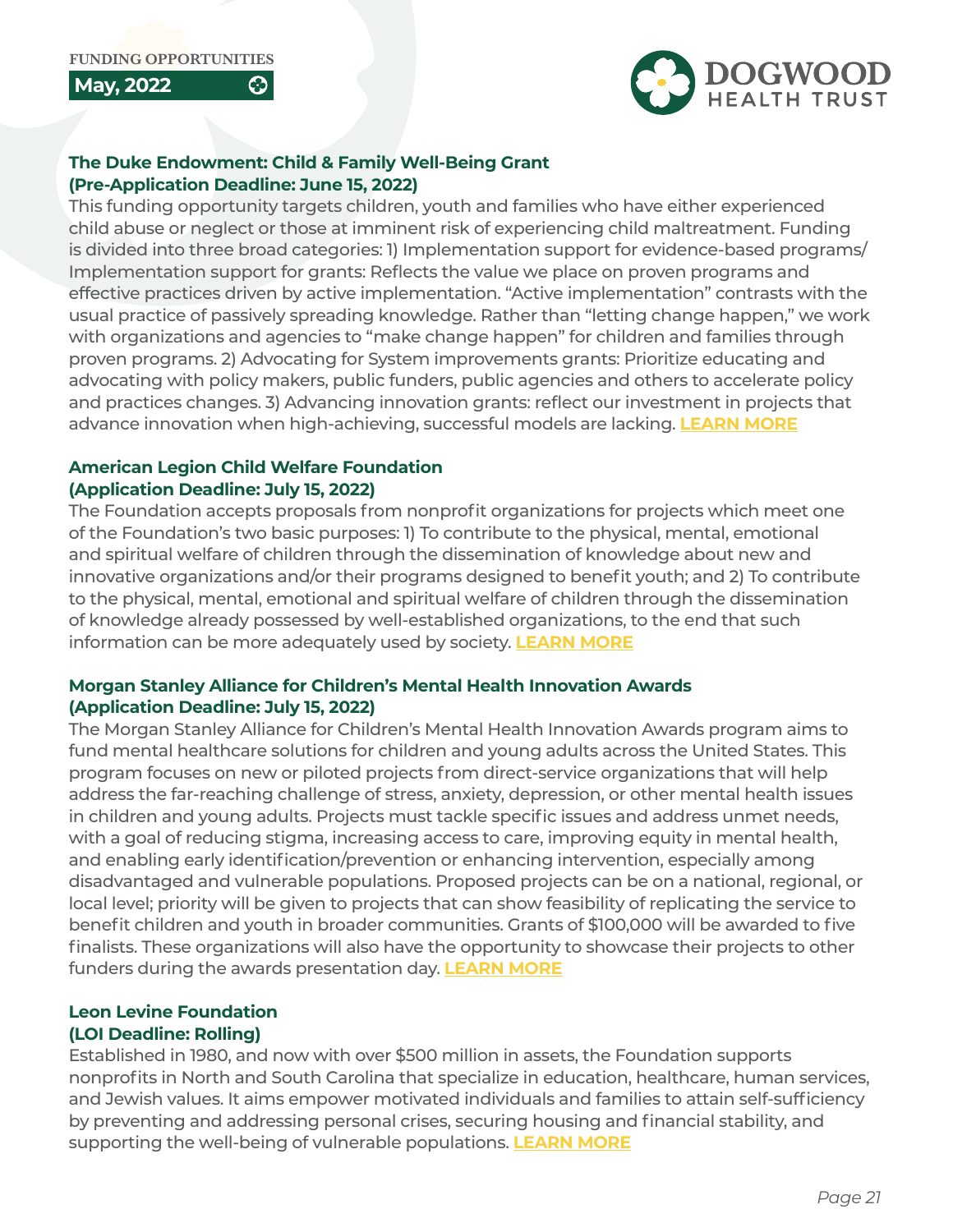

#### **W.K. Kellogg Foundation (Application Deadline: Rolling)**

۞

Achieving strong outcomes for children happens by connecting what families need – at home, in child care settings, at school, at work and in their communities. The Foundation uses a variety of change-making tools – grantmaking, impact investing, networking and convening. With our support, grantees and partners work together to make measurable improvements in children's lives. Our Interconnected Priorities: 1) Thriving Children: We support a healthy start and quality learning experiences for all children; 2) Working Families: We invest in efforts to help families obtain stable, high-quality jobs; and 3) Equitable Communities: We want all communities to be vibrant, engaged and equitable. **[LEARN MORE](https://www.wkkf.org/what-we-do/overview)**

### **School-Based Healthcare Solutions Network: COVID-19 Student Support Recovery Act (Application Deadline: Rolling)**

The purpose of this program is to promote a collaborative and integrated approach amongst the education and healthcare community to ensure students succeed academically, socially, and emotionally. The funding will support the placement of licensed mental health professionals on school campuses. Licensed mental health professionals will provide mental health services and coordinate academic-support activities in collaboration with school district designated program personnel. **[LEARN MORE](https://www.sbhsnetwork.com/student-support-recovery-grant)**

# **Hearst Foundations Grants**

#### **(Application Deadline: Rolling)**

The Hearst Foundations support well-established nonprofit organizations that address significant issues within their major areas of interests – culture, education, health and social service – and that primarily serve large demographic and/or geographic constituencies. In each area of funding, the Foundations seek to identify those organizations achieving truly differentiated results relative to other organizations making similar efforts for similar populations. The Foundations also look for evidence of sustainability beyond their support. The Hearst Foundations fund direct-service organizations that tackle the roots of chronic poverty by applying effective solutions to the most challenging social and economic problems. The Foundations prioritize supporting programs that have proven successful in facilitating economic independence and in strengthening families. Preference is also given to programs with the potential to scale productive practices in order to reach more people in need. Social Service preference will be given to: (1) Affordable housing (2) Job creation and job training (3) Literacy (4) Youth development. **[LEARN MORE](https://www.hearstfdn.org/general-overview)**

### **The Tony Robbins Foundation (Application Deadline: Rolling)**

Dedicated to meeting challenges within the global community, creating solutions and taking action, The Tony Robbins Foundation provides monetary donations to various organizations around the world. Funding requests are evaluated on an ongoing basis. We look for organizations that align with our mission to empower individuals and organizations to make a significant difference in the quality of life of those often forgotten. We're dedicated to creating positive changes in the lives of youth, seniors, the hungry, homeless and the imprisoned population, all who need a boost envisioning a happier and deeply satisfying way of life. **[LEARN MORE](https://www.thetonyrobbinsfoundation.org/about-us/)**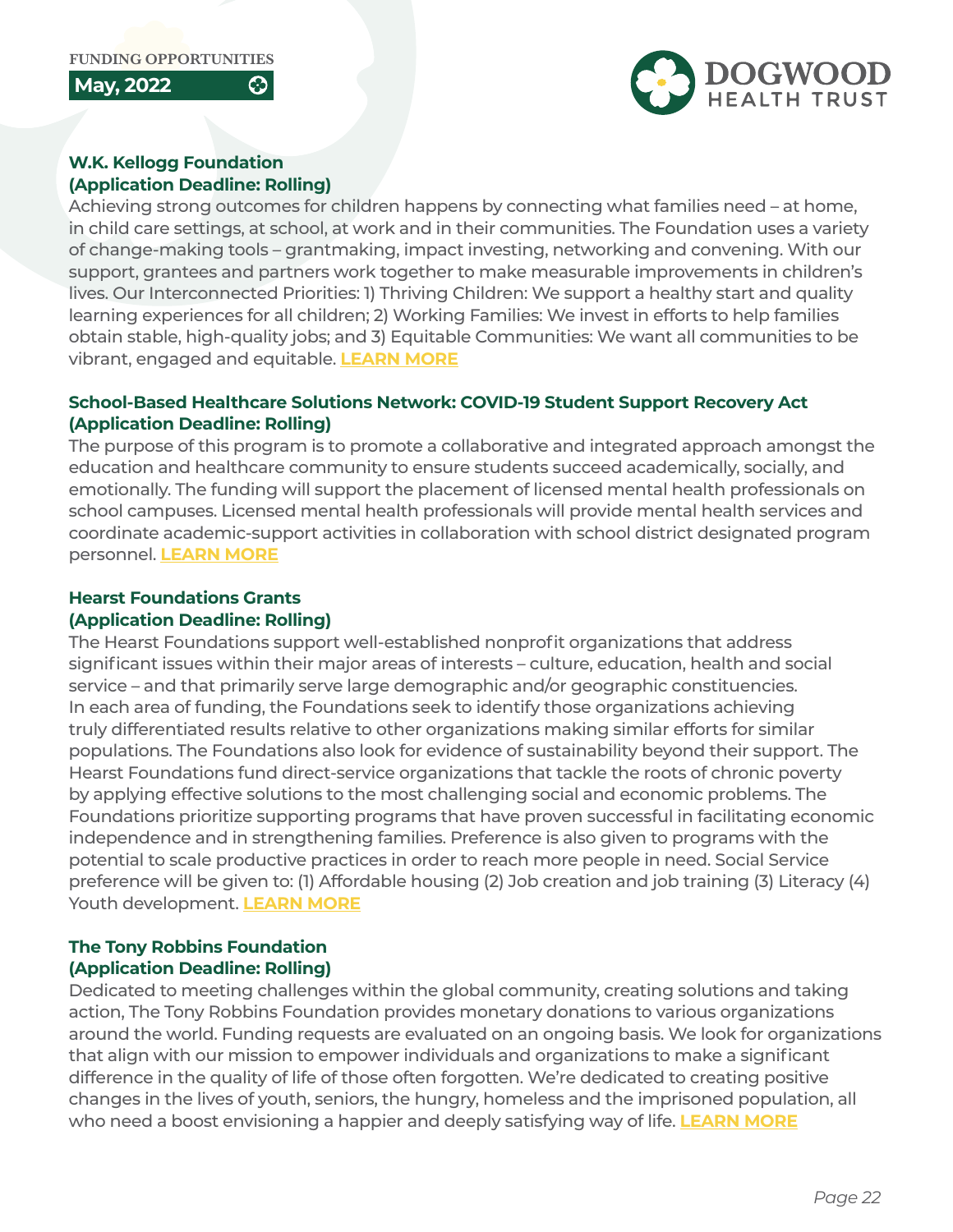

#### **A Little HOPE (Application Deadline: Rolling)**

 $\odot$ 

A Little HOPE, Inc. is a not-for-profit publicly supported charitable foundation, recognized by the IRS under 501 (c)(3), which grants funds to organizations that provide bereavement support services and grief counseling to children, teens and young adults, who have experienced the death of a parent, sibling or loved one, regardless of the circumstances of the death. Grants range from \$5,000 to \$65,000. **[LEARN MORE](https://www.alittlehope.org/granting)**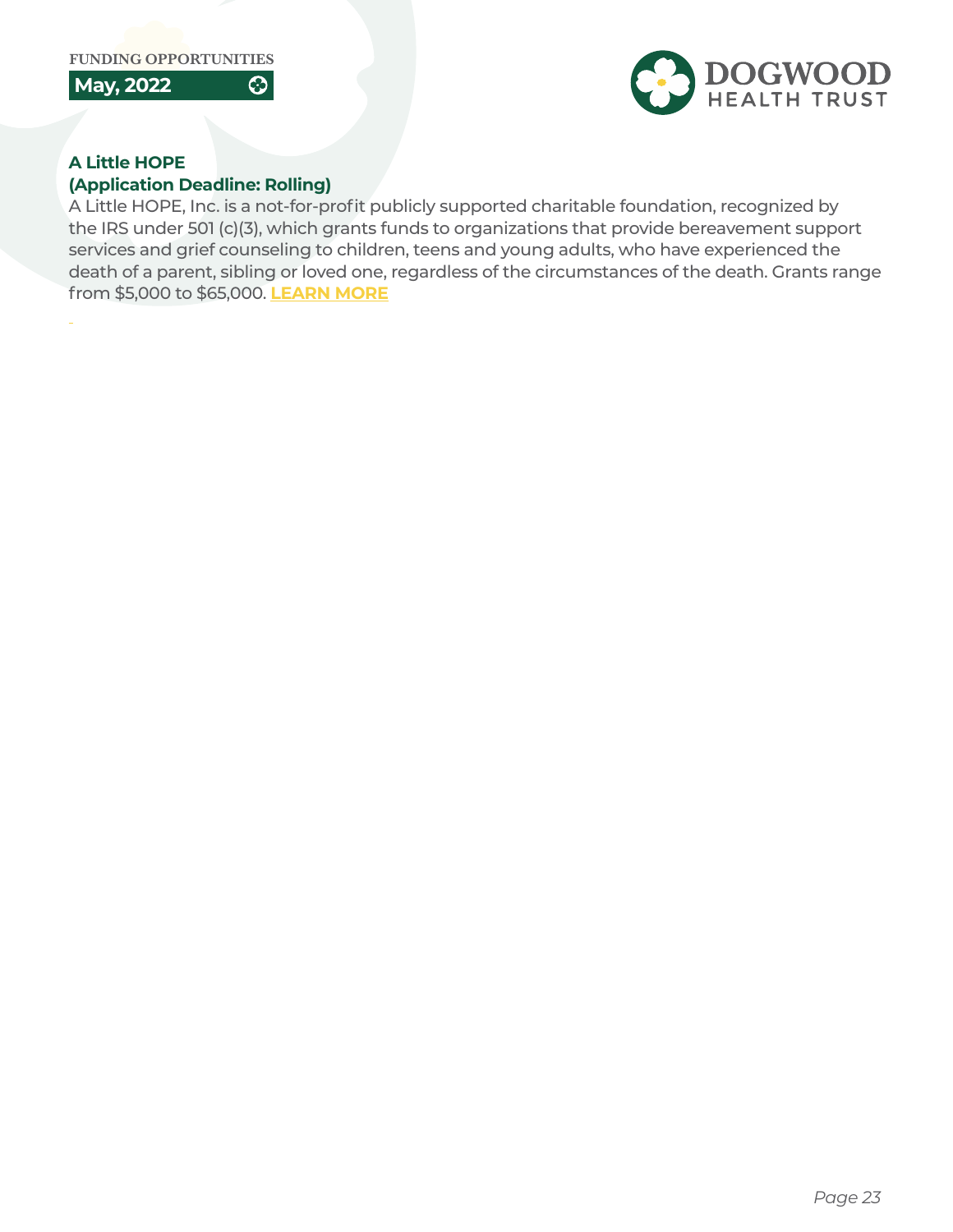

# **Education Grants**

۞

# *Federal*

**May, 2022**

#### **DOL Strengthening Community Colleges Training Grants (Application Deadline: June 2, 2022)**

The purpose of this program is to address two inter-related needs: 1) to increase the capacity and responsiveness of community colleges to address identified equity gaps, and 2) to meet the skill development needs of employers in in-demand industries and career pathways, as well as the skill development needs of underserved and underrepresented workers. These efforts will yield sustainable systems-level changes in education and training through collaboration between community colleges, employers and the public workforce development system that align education and training, work experiences, and industry-recognized credentials that lead to career growth. **[LEARN MORE](https://www.grants.gov/web/grants/view-opportunity.html?oppId=336701)**

#### **OJJDP Enhancing School Capacity to Address Youth Violence (Application Deadline: June 6, 2022)**

The OJJDP FY 2022 Enhancing School Capacity to Address Youth Violence program supports targeted efforts to address youth violence through implementing evidence-based prevention and intervention efforts in a school-based setting (K - 12th grade only). The goals of the program are to: (1) reduce the incidence of school violence through improved school safety and climate and (2) prevent youth violence, delinquency, and victimization in the targeted community. There are two categories of funding available under this solicitation. Category 1: Project Sites. This program supports the efforts of eligible applicant organizations to develop or enhance their capacity to address youth violence and victimization through school-based programming and interventions targeting student and community needs. Category 2: Training and Technical Assistance. In addition to supporting program implementation and direct service activities, the initiative will fund a training and technical assistance provider to support the Category 1 project sites. **[LEARN MORE](https://www.grants.gov/web/grants/view-opportunity.html?oppId=339597)**

# **ED Office of Postsecondary Education (OPE): Higher Education Programs (HEP): Veterans Upward Bound (VUB) Program**

#### **(Application Deadline: June 10, 2022)**

The Upward Bound (UB) Program is one of the seven programs collectively known as the Federal TRIO Programs. The UB Program is a discretionary grant program that supports projects designed to provide students with the skills and motivation necessary to complete a program of secondary education and enter into and succeed in a program of postsecondary education. The VUB Program supports projects designed to prepare, motivate, and assist military veterans in the development of academic and other skills necessary for acceptance into and success in a program of postsecondary education. **[LEARN MORE](https://www.grants.gov/web/grants/view-opportunity.html?oppId=339671)**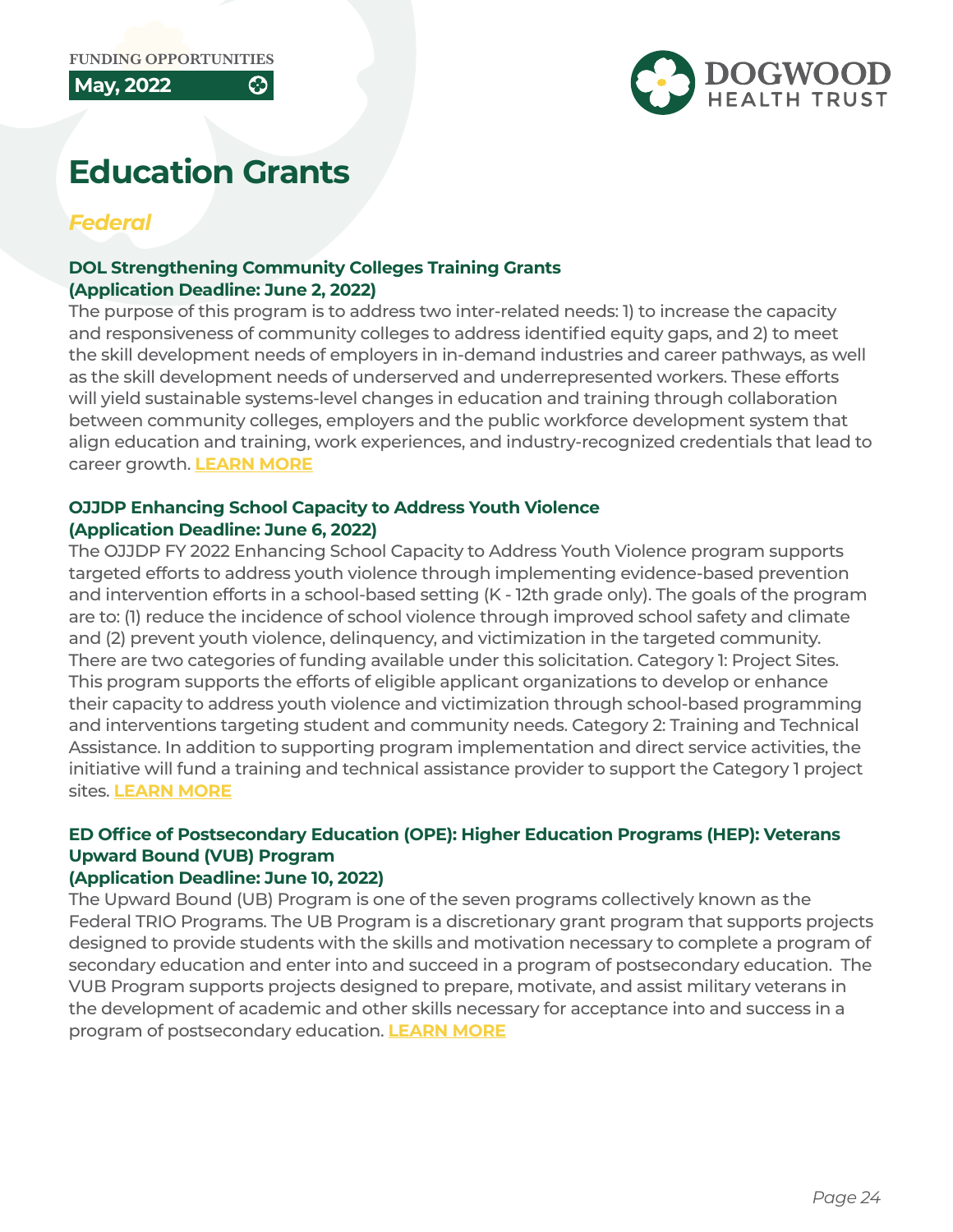

#### **BJA FY 22 Preventing School Violence: BJA's STOP School Violence Program (Application Deadline: June 14, 2022)**

The program seeks to increase school safety by implementing: training that will improve school climate using school-based behavioral threat assessments and/or intervention teams to identify school violence risks among students; technological solutions such as anonymous reporting technology that can be implemented as a mobile phone-based app, a hotline, or a website in the applicant's geographic area to enable students, teachers, staff, and community members to anonymously identify threats of school violence; or other school safety strategies that assist in preventing violence. **[LEARN MORE](https://www.grants.gov/web/grants/view-opportunity.html?oppId=339607)**

### **DOJ FY 2022 School Violence Prevention Program (Application Deadline: June 14, 2022)**

හි

The goal of the School Violence Prevention Program (SVPP) is to improve security at schools and on school grounds through the implementation of evidence-based school safety programs and technology. SVPP awards will contribute to this goal by funding projects which include funding of civilian personnel to serve as coordinators with local law enforcement, training for local law enforcement officers, purchase and installation of certain allowable equipment and technology, and other measures to significantly improve school security. Anticipated outcomes of SVPP awards include: improved information sharing with local law enforcement; increased interaction and improved communications between law enforcement and school officials; reduced notification times to law enforcement; improved response time to threats and events; accurate identification of danger (without resort to discriminatory stereotypes or violating privacy) and follow-up; increased knowledge of and use of community policing principles; and increased school safety and sustainability planning efforts. **[LEARN MORE](https://www.grants.gov/web/grants/view-opportunity.html?oppId=339699)**

#### **NSF Improving Undergraduate STEM Education: Computing in Undergraduate Education (Application Deadline: August 18, 2022)**

The Improving Undergraduate STEM Education: Computing in Undergraduate Education (IUSE: CUE) program aims to better prepare a wider, more diverse range of students to collaboratively use computation across a range of contexts and challenging problems. With this solicitation, the National Science Foundation focuses on re-envisioning how to teach computing effectively to a broad group of students, in a scalable manner, with an emphasis on broadening participation of groups who are underrepresented and underserved by traditional computing courses and careers. These groups may include women, persons with disabilities, Blacks and African Americans, Hispanics and Latinos, American Indians, Alaska Natives, Native Hawaiians, and Other Pacific Islanders. **[LEARN MORE](https://www.grants.gov/web/grants/view-opportunity.html?oppId=339555)**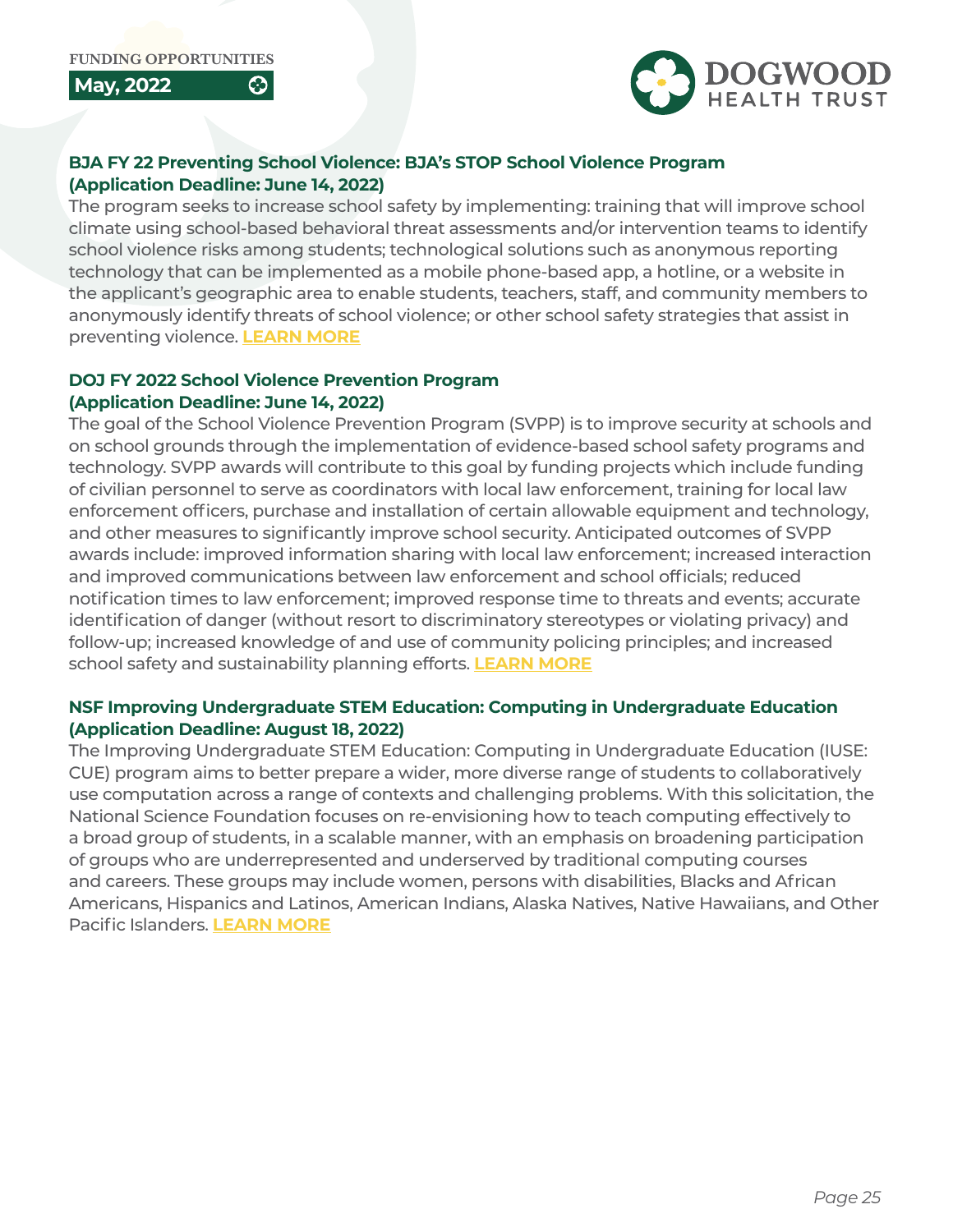

#### **NSF Robert Noyce Teacher Scholarship Program (Application Deadline: August 30, 2022)**

හි

The National Science Foundation Robert Noyce Teacher Scholarship Program (Noyce) invites innovative proposals that address the critical need for recruiting, preparing, and retaining highly effective elementary and secondary mathematics and science teachers and teacher leaders in high-need school districts. To achieve this goal, Noyce supports talented science, technology, engineering, and mathematics (STEM) undergraduate majors and professionals to become effective K-12 STEM teachers. It also supports experienced, exemplary K-12 STEM teachers to become teacher leaders in high-need school districts. In addition, Noyce supports research on the effectiveness and retention of K-12 STEM teachers in high-need school districts. Noyce offers four program tracks: Track 1: The Robert Noyce Teacher Scholarships and Stipends (S&S) Track, Track 2: The NSF Teaching Fellowships (TF) Track, Track 3: The NSF Master Teaching Fellowships (MTF) Track, and Track 4: The Noyce Research Track. In addition, Capacity Building proposals are accepted from proposers intending to develop a proposal in any of the program's tracks. **[LEARN](https://www.grants.gov/web/grants/view-opportunity.html?oppId=332839)  [MORE](https://www.grants.gov/web/grants/view-opportunity.html?oppId=332839)**

#### **OESE Project to Support America's Families and Educators (Project SAFE) Grant Program (Application Deadline: Rolling)**

The Project SAFE grant program is intended to improve students' safety and well-being by providing resources to local educational agencies (LEAs) that adopt and implement strategies to prevent the spread of the Novel Coronavirus Disease 2019 (COVID-19) consistent with guidance from the Centers for Disease Control and Prevention (CDC) and that are financially penalized for doing so by their State educational agency (SEA) or other State entity. **[LEARN MORE](https://www.grants.gov/web/grants/view-opportunity.html?oppId=335739)**

# *Foundation*

#### **American Honda Foundation (Application Deadline: August 1, 2022)**

The Foundation is the philanthropic arm of the automobile Company. Established by the Company to celebrate its 25th anniversary in the United States, the Foundation works to meet the needs of American society in the areas of youth and scientific education. The Foundation welcomes applications for grants that reflect the basic tenets, beliefs, and philosophies of Honda companies, which include the following qualities: imagination, creativity, youthful vitality, forward-thinking, scientifically oriented, humanistic, and innovative. The Foundation supports youth education, with a specific focus on science, technology, engineering, and mathematics (STEM) subjects; the environment; job training; and literacy. Eligible schools include public school districts and private/public elementary and secondary schools as listed by the U.S. Department of Education's National Center for Education Statistics. Grants range from \$20,000 To \$75,000. **[LEARN MORE](https://www.honda.com/community/grant-application-faqs)**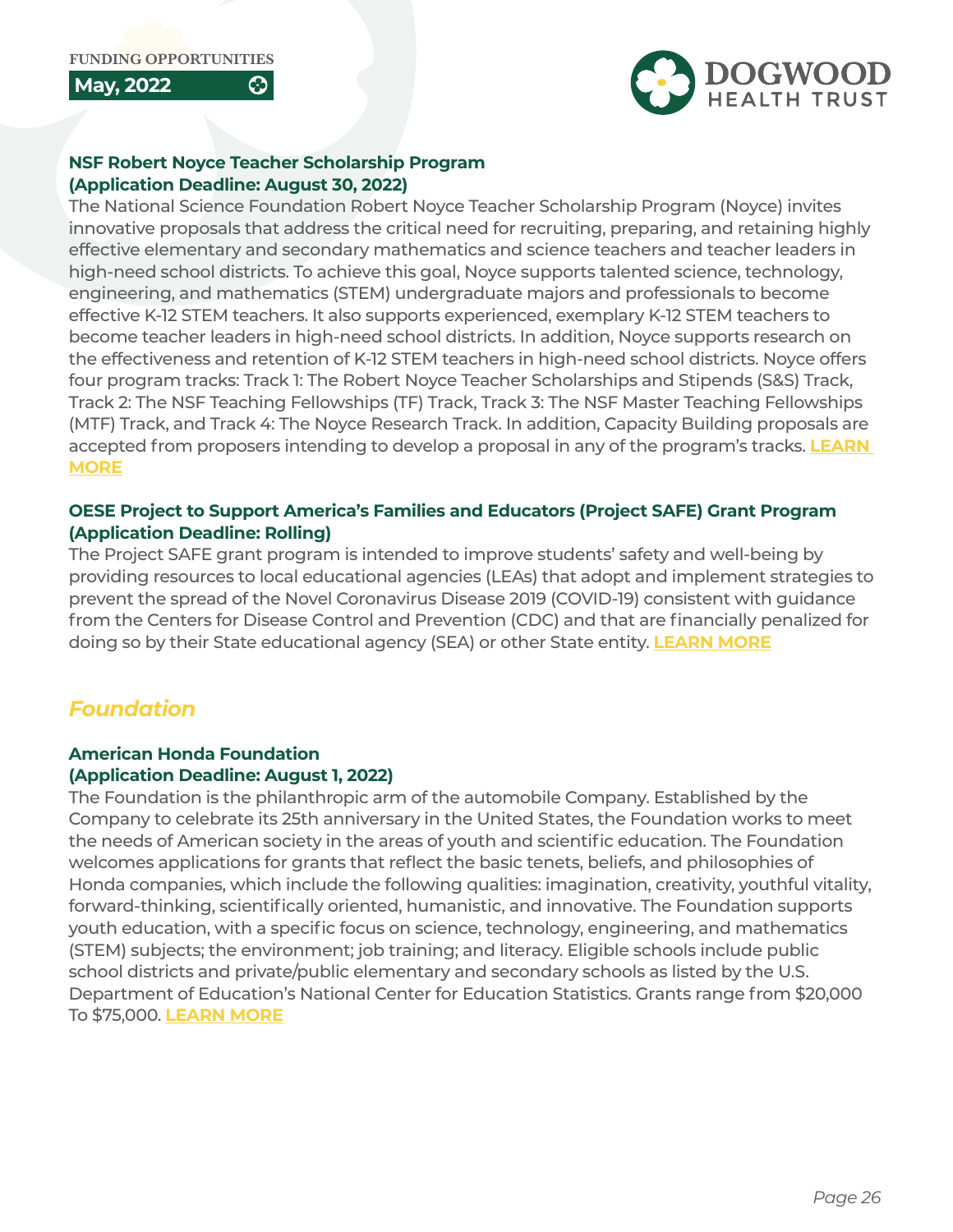۞

**May, 2022**



#### **Leon Levine Foundation (LOI Deadline: Rolling)**

Established in 1980, and now with over \$500 million in assets, the Foundation supports nonprofits in North and South Carolina that specialize in education, healthcare, human services, and Jewish values. It aims to ensure youth from historically marginalized communities and low-income families are prepared, supported and motivated to learn by providing access to the resources required for academic achievement, post-secondary attainment and life-long success. **[LEARN MORE](https://www.leonlevinefoundation.org/)**

#### **School-Based Healthcare Solutions Network: COVID-19 Student Support Recovery Act (Application Deadline: Rolling)**

The purpose of this program is to promote a collaborative and integrated approach amongst the education and healthcare community to ensure students succeed academically, socially, and emotionally. The funding will support the placement of licensed mental health professionals on school campuses. Licensed mental health professionals will provide mental health services and coordinate academic-support activities in collaboration with school district designated program personnel. **[LEARN MORE](https://www.sbhsnetwork.com/student-support-recovery-grant)**

#### **Hearst Foundations Grants (Application Deadline: Rolling)**

The Hearst Foundations support well-established nonprofit organizations that address significant issues within their major areas of interests – culture, education, health and social service – and that primarily serve large demographic and/or geographic constituencies. In each area of funding, the Foundations seek to identify those organizations achieving truly differentiated results relative to other organizations making similar efforts for similar populations. The Foundations also look for evidence of sustainability beyond their support. The Hearst Foundations fund educational institutions demonstrating uncommon success in preparing students to thrive in a global society. The Foundations' focus is largely on higher education, but they also fund innovative models of early childhood and K-12 education, as well as professional development. Preference will be given to: (1) Higher education programs and scholarships and, on a limited basis, scholarships for post-graduate education (2) Professional development for teachers. **[LEARN MORE](https://www.hearstfdn.org/general-overview)**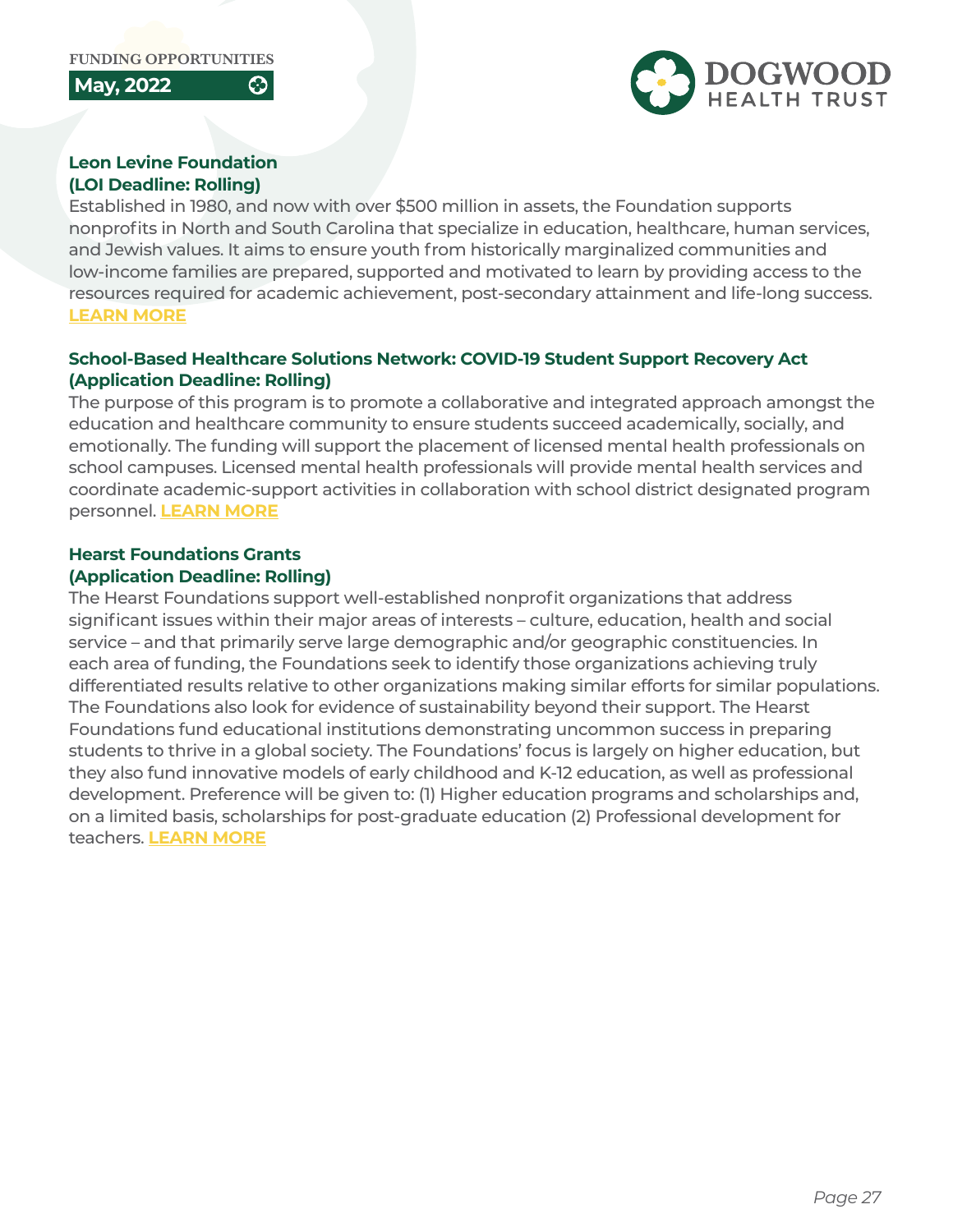

# **Food Insecurity Grants**

හි

# *Federal*

**May, 2022**

#### **USDA Economic Impact Initiative Grants (Application Deadline: Rolling)**

Economic Impact Initiative Grants provide funding to assist in the development of essential community facilities in rural communities that have extreme unemployment and severe economic depression. An essential community facility is one that provides an essential service to the local community, is needed for the orderly development of the community, serves a primarily rural area, and does not include private, commercial, or business undertakings. Examples of essential community facilities include: Healthcare: hospitals, medical clinics, dental clinics, nursing homes, assisted-living facilities Public Facilities: city/town/village halls, courthouses, airport hangers, street improvements Community Support Services: child care centers, community centers, fairgrounds, transitional housing Public Safety: fire halls, police stations, prisons, jails, police vehicles, fire trucks, public works vehicles and equipment Educational: museums, libraries, private schools Utility: telemedicine, distance learning Local Food Systems: community gardens, food pantries, community kitchens, food banks, food hubs, greenhouses, kitchen appliances. **[LEARN MORE](https://www.rd.usda.gov/programs-services/economic-impact-initiative-grants)**

# *Foundation*

### **RWJF Pioneering Ideas: Exploring the Future to Build a Culture of Health (Application Deadline: Rolling)**

Pioneering Ideas: Exploring the Future to Build a Culture of Health seeks proposals that are primed to influence health equity in the future. We are interested in ideas that address any of these four areas of focus: Future of Evidence; Future of Social Interaction; Future of Food; Future of Work. Additionally, we welcome ideas that might fall outside of these four focus areas, but which offer unique approaches to advancing health equity and our progress toward a Culture of Health. We want to hear from scientists, anthropologists, artists, urban planners, community leaders—anyone, anywhere who has a new or unconventional idea that could alter the trajectory of health, and improve health equity and well-being for generations to come. The changes we seek require diverse perspectives and cannot be accomplished by any one person, organization or sector. **[LEARN MORE](https://www.rwjf.org/en/library/funding-opportunities/2020/pioneering-ideas-2020-exploring-the-future-to-build-a-culture-of-health.html)**

#### **The Tony Robbins Foundation (Application Deadline: Rolling)**

Dedicated to meeting challenges within the global community, creating solutions and taking action, The Tony Robbins Foundation provides monetary donations to various organizations around the world. Funding requests are evaluated on an ongoing basis. We look for organizations that align with our mission to empower individuals and organizations to make a significant difference in the quality of life of those often forgotten. We're dedicated to creating positive changes in the lives of youth, seniors, the hungry, homeless and the imprisoned population, all who need a boost envisioning a happier and deeply satisfying way of life. **[LEARN MORE](https://www.thetonyrobbinsfoundation.org/about-us/)**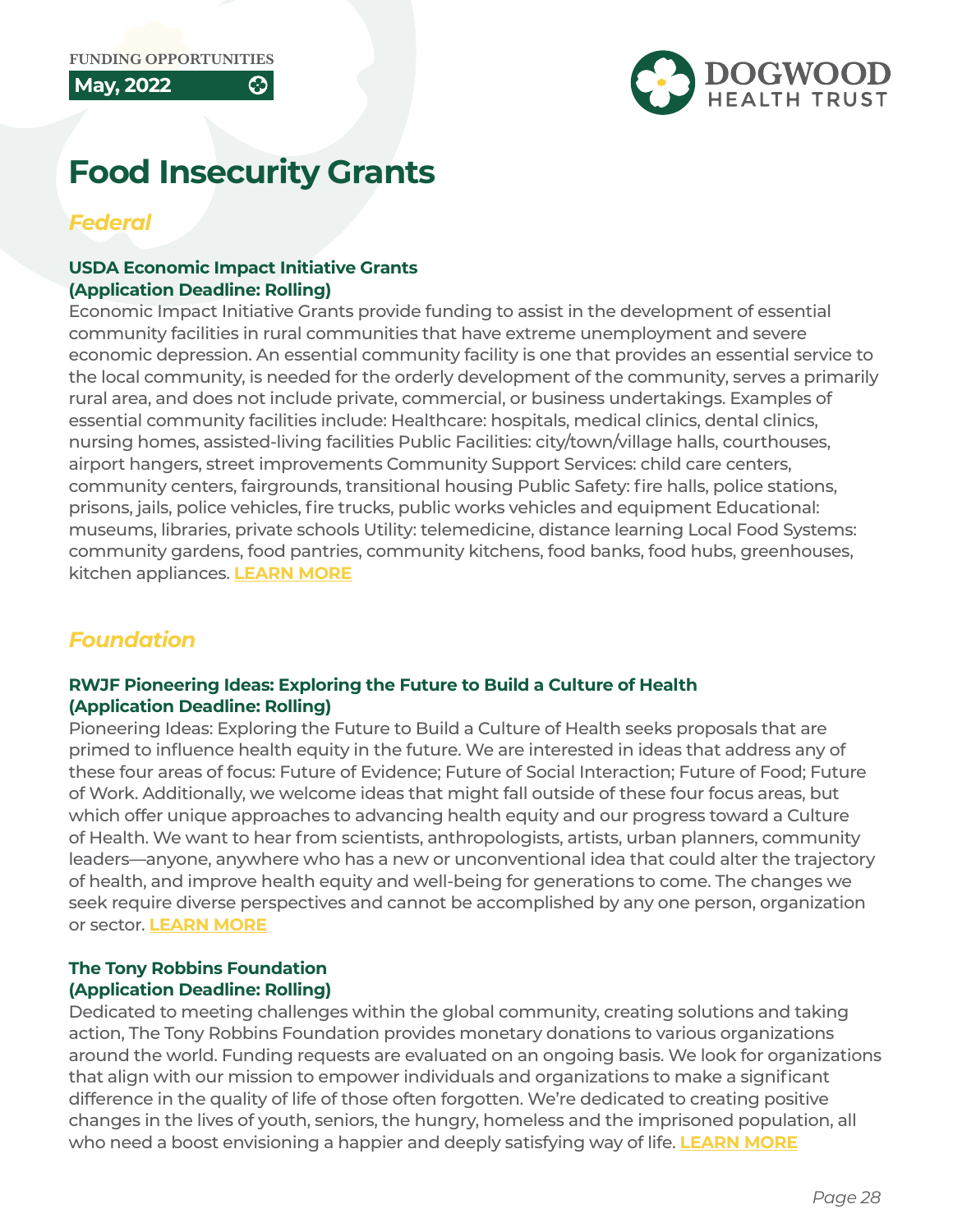

# **Parks and Recreation Grants**

# *Federal*

**May, 2022**

#### **USDA Economic Impact Initiative Grants (Application Deadline: Rolling)**

හි

Economic Impact Initiative Grants provide funding to assist in the development of essential community facilities in rural communities that have extreme unemployment and severe economic depression. An essential community facility is one that provides an essential service to the local community, is needed for the orderly development of the community, serves a primarily rural area, and does not include private, commercial, or business undertakings. Examples of essential community facilities include: Healthcare: hospitals, medical clinics, dental clinics, nursing homes, assisted-living facilities Public Facilities: city/town/village halls, courthouses, airport hangers, street improvements Community Support Services: child care centers, community centers, fairgrounds, transitional housing Public Safety: fire halls, police stations, prisons, jails, police vehicles, fire trucks, public works vehicles and equipment Educational: museums, libraries, private schools Utility: telemedicine, distance learning Local Food Systems: community gardens, food pantries, community kitchens, food banks, food hubs, greenhouses, kitchen appliances. **[LEARN MORE](https://www.rd.usda.gov/programs-services/economic-impact-initiative-grants)**

# *Foundation*

#### **LISC Sports & Recreation Department: NFL Foundation Grassroots (Application Deadline: May 31, 2022)**

The NFL Foundation Grassroots Program provides non-profit, neighborhood-based organizations with financial and technical assistance to improve the quality, safety and accessibility of local football fields. The program is a partnership of the National Football League Foundation, which provides funding, and LISC, which provides technical assistance and manages the program. Athletic fields can help transform neighborhoods by offering opportunities for recreation, education and relaxation that contribute to the local quality of life. The NFL Foundation Grassroots Program seeks to redress the shortage of clean, safe and accessible football fields in low- and moderate-income neighborhoods. **[LEARN MORE](https://www.lisc.org/our-initiatives/sports-recreation/nfl-foundation-grassroots-program/)**

#### **The Cannon Foundation (Application Deadline: Rolling)**

The Cannon Foundation was established in 1943 by Charles A. Cannon, President and CEO of Cannon Mills Company. The Foundation continues his philanthropic legacy by funding capital and equipment projects for organizations across Mr. Cannon's home state of North Carolina. Areas of focus include healthcare, higher education, human services, and community. A smaller number of grants are made for capital or equipment projects for organizations serving veterans, promoting the arts and providing historic or environmental preservation services in North Carolina. **[LEARN MORE](https://cannonfoundation.org/cannon-foundation/)**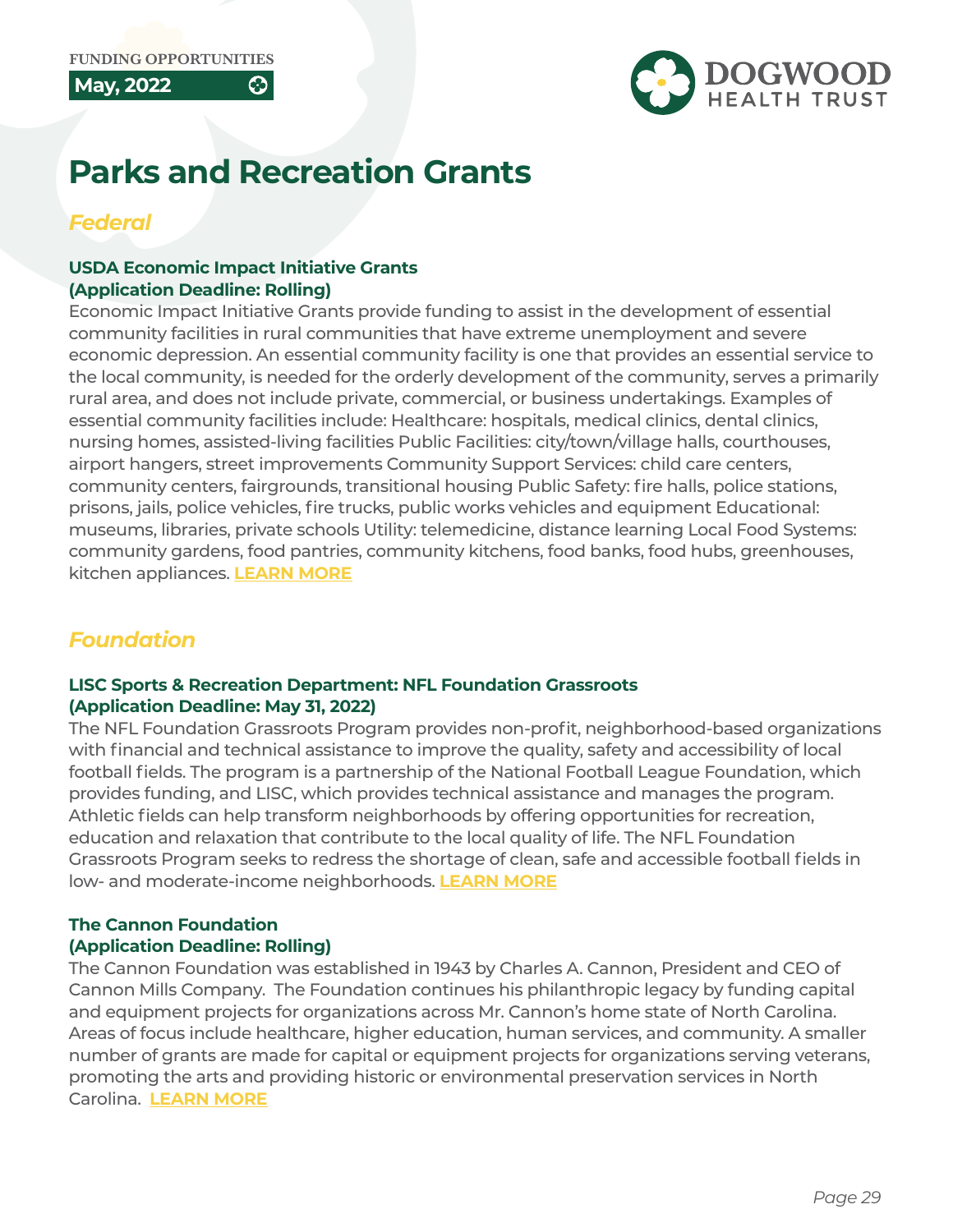

# **Housing Grants**

۞

# *Federal*

**May, 2022**

#### **HUD Section 4 Capacity Building for Community Development and Affordable Housing (Application Deadline: June 6, 2022)**

Through funding of national intermediaries, the Section 4 Capacity Building program (Section 4) enhances the capacity and ability of community development corporations (CDCs) and community housing development organizations (CHDOs) to carry out affordable housing and community development activities that benefit low- and moderate-income families and persons. Funds may only be used to conduct the following activities: 1. Training, education, support, and advice to enhance the technical and administrative capabilities of CDCs and CHDOs. 2. Passthrough grants, loans, predevelopment assistance, or other financial assistance to CDCs and CHDOs to increase their capacity to carry out community development and affordable housing activities that benefit low-income or low- and moderate-income families and persons. 3. Such other activities as may be determined by the grantees in consultation with the Secretary or his or her designee. **[LEARN MORE](https://www.grants.gov/web/grants/view-opportunity.html?oppId=339244)**

#### **OVC FY 2022 Housing Assistance Grants for Victims of Human Trafficking (Application Deadline: June 9, 2022)**

OJP is committed to advancing work that promotes civil rights and racial equity, increases access to justice, supports crime victims and individuals impacted by the justice system, strengthens community safety and protects the public from crime and evolving threats, and builds trust between law enforcement and the community. To enhance capacity to identify, assist, and provide services to all victims of human trafficking, the Office for Victims of Crime (OVC) leads the Nation in supporting victim-centered and trauma-informed programs, policies, and resources that promote justice, access, and empowerment. **[LEARN MORE](https://www.grants.gov/web/grants/view-opportunity.html?oppId=339566)**

### **HUD Capital Fund At Risk/Receivership/Substandard/Troubled Program (Application Deadline: June 22, 2022)**

The PIH Office of Capital Improvements administers the Capital Fund. The Capital Fund provides funds, annually, to Public Housing Agencies (PHAs) for the development, financing, and modernization of public housing developments and for management improvements. The funds may not be used for luxury improvements, direct social services, cost funded by other HUD programs, and ineligible activities as determined by HUD on a case-by-case basis. **[LEARN MORE](https://www.grants.gov/web/grants/view-opportunity.html?oppId=340158)**

#### **Administration for Children & Families - Transitional Living Program (Application Deadline: June 23, 2022)**

The Transitional Living Program (TLP) provides safe, stable, and appropriate shelter for runaway and homeless youth ages 16 to under 22 for up to 18 months and, under extenuating circumstances, can be extended to 21 months. TLPs provide comprehensive services that supports the transition of homeless youth to self-sufficiency and stable, independent living. Through the provision of shelter and an array of comprehensive services, TLP youth will realize improvements in four core outcome areas (i.e., safe and stable housing, education/employment, permanent connections, and social and emotional well-being). **[LEARN MORE](https://www.grants.gov/web/grants/view-opportunity.html?oppId=335490)**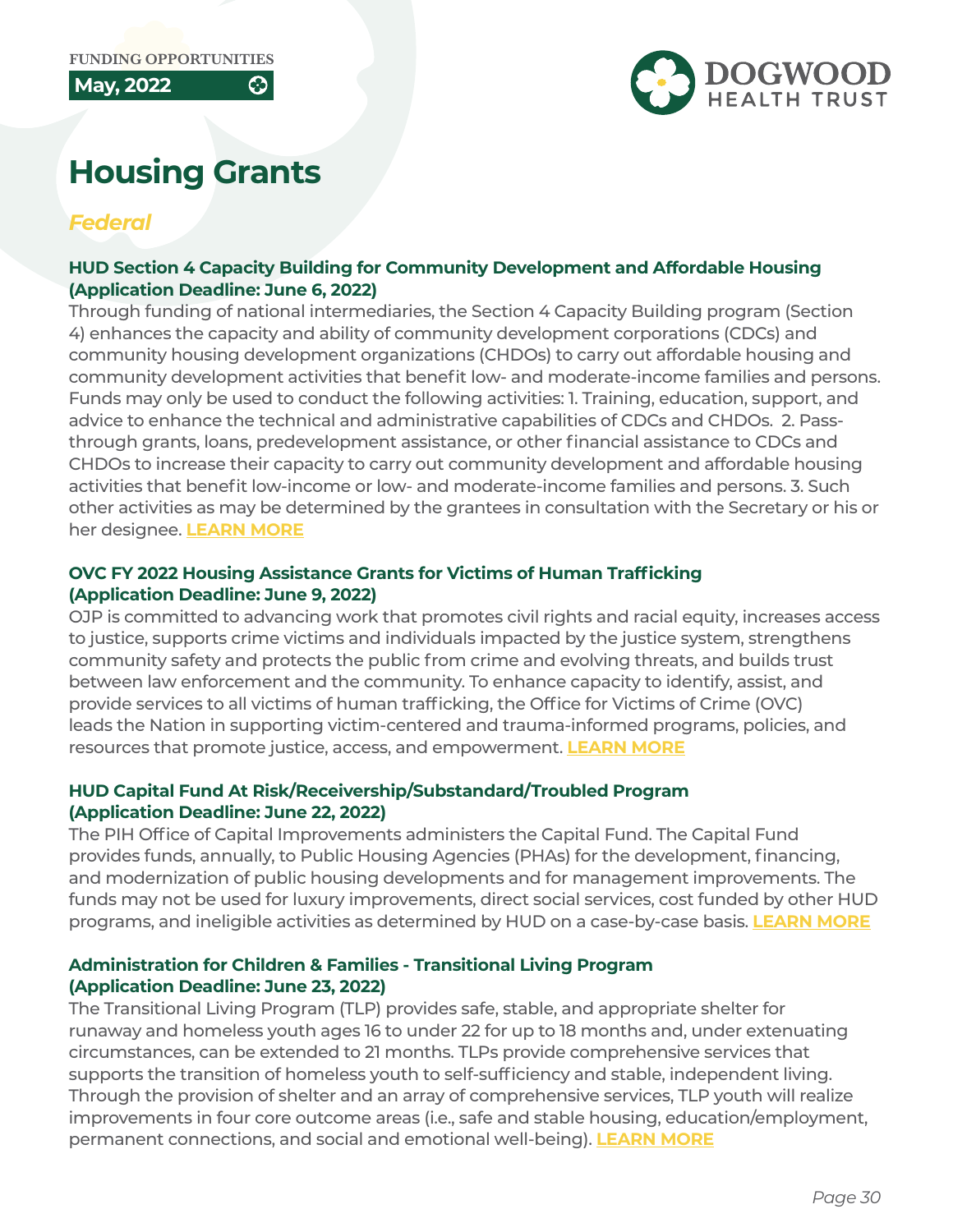

#### **ACF Basic Center Program (Application Deadline: June 27, 2022)**

හි

The Basic Center Program (BCP) provides temporary shelter and counseling services to youth who have left home without permission of their parents or guardians, have been forced to leave home, or other homeless youth who might otherwise end up in the law enforcement or in the child welfare, mental health, or juvenile justice systems. BCPs work to establish or strengthen community-based programs that meet the immediate needs of runaway and homeless youth and their families. BCPs provide youth under 18 years of age with emergency shelter, food, clothing, counseling and referrals for health care. BCPs can provide up to 21 days of shelter for youth and seeks to reunite young people with their families, whenever possible, or to locate appropriate alternative placements. Additional services may include: street-based services; home-based services for families with youth at risk of separation from the family; drug abuse education and prevention services; and at the request of runaway and homeless youth, testing for sexually transmitted diseases. **[LEARN MORE](https://www.grants.gov/web/grants/view-opportunity.html?oppId=335504)**

#### **HUD FY22 Choice Neighborhoods Planning Grants (Application Deadline: July 28, 2022)**

Choice Neighborhoods Planning Grants support the development of comprehensive plans to revitalize severely distressed public housing and/or HUD-assisted housing and the surrounding neighborhood. Communities will develop a comprehensive neighborhood revitalization strategy, or Transformation Plan, to achieve the program's three core goals: Housing, People and Neighborhood. The Transformation Plan will become the guiding document to carryout subsequent implementation of the plan for the target housing units while simultaneously directing the transformation of the surrounding neighborhood and positive outcomes for families. **[LEARN MORE](https://www.grants.gov/web/grants/view-opportunity.html?oppId=340208)**

# *Foundation*

#### **Bank of America - Economic Mobility focused on needs of community (Application Deadline: June 24, 2022)**

The current environment has underscored the importance of safe, decent housing for an individual's overall well-being, including health, educational success and future employment opportunities. Yet for many, access to affordable housing has become further out of reach while others struggle with the possibility of eviction, foreclosure and homelessness. That's why we support the efforts of organizations working to preserve, and increase access to a mix of affordable housing options as well as other essential assistance. Examples include: (1) Housing development for vulnerable populations through the construction or preservation of affordable single, multi-family, transitional and supportive housing. (2) Minority homeownership programs (3) Pathways to stable housing or homeownership through financial habits and stability efforts such as homebuyer education, budgeting, savings, and credit counseling including eviction and foreclosure prevention. (4) Sustainable development efforts creating healthy living environments through energy efficiency upgrades, retrofits, solar and other green building efforts. **[LEARN](https://about.bankofamerica.com/en/making-an-impact/charitable-foundation-funding)  [MORE](https://about.bankofamerica.com/en/making-an-impact/charitable-foundation-funding)**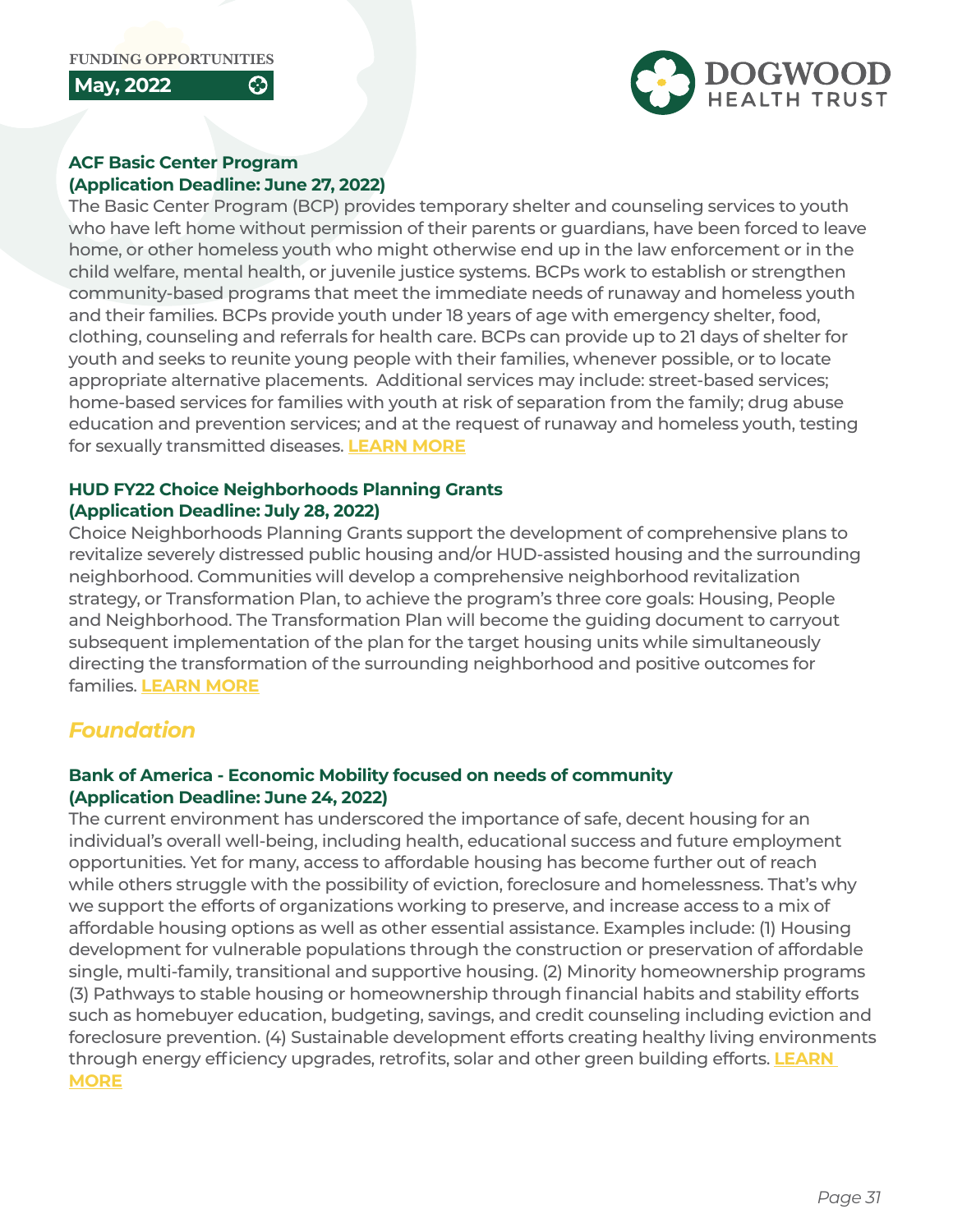

#### **Home Depot: Veteran Housing Grants (Application Deadline: July 8 2022)**

හි

The Foundation's Veteran Housing Grants Program awards grants to nonprofit organizations for the new construction or rehabilitation of permanent supportive housing for veterans. Awards typically range from \$100,000 to \$500,000. **[LEARN MORE](https://corporate.homedepot.com/foundation/veteranhousinggrants)**

## **Leon Levine Foundation (LOI Deadline: Rolling)**

Established in 1980, and now with over \$500 million in assets, the Foundation supports nonprofits in North and South Carolina that specialize in education, healthcare, human services, and Jewish values. It aims empower motivated individuals and families to attain self-sufficiency by preventing and addressing personal crises, securing housing and financial stability, and supporting the well-being of vulnerable populations. **[LEARN MORE](https://www.leonlevinefoundation.org/)**

### **The Tony Robbins Foundation (Application Deadline: Rolling)**

Dedicated to meeting challenges within the global community, creating solutions and taking action, The Tony Robbins Foundation provides monetary donations to various organizations around the world. Funding requests are evaluated on an ongoing basis. We look for organizations that align with our mission to empower individuals and organizations to make a significant difference in the quality of life of those often forgotten. We're dedicated to creating positive changes in the lives of youth, seniors, the hungry, homeless and the imprisoned population, all who need a boost envisioning a happier and deeply satisfying way of life. **[LEARN MORE](https://www.thetonyrobbinsfoundation.org/about-us/)**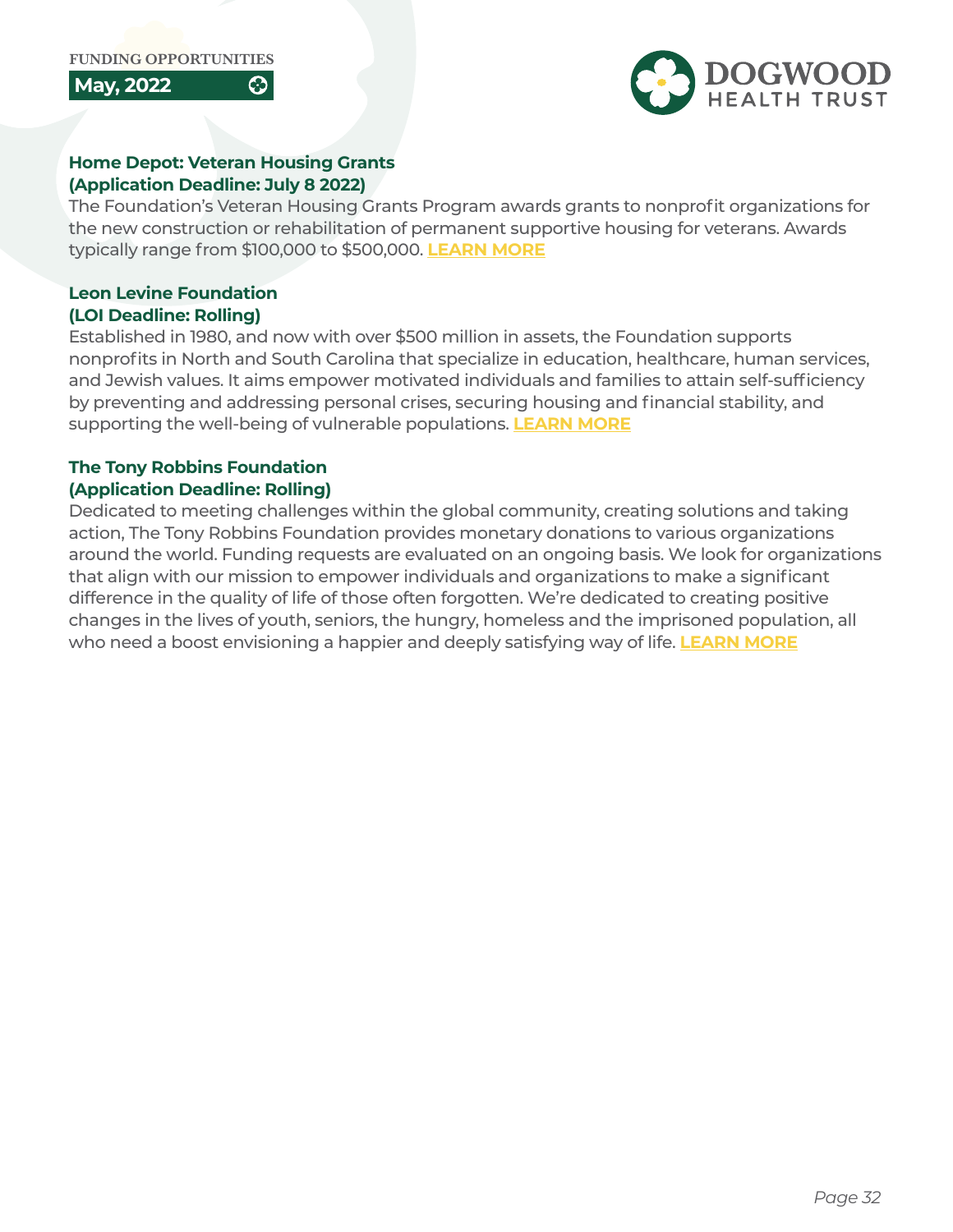

# **Community Development Grants**

# *Federal*

**May, 2022**

### **CPD Law Enforcement Agency De-Escalation Grants -Community Policing Development Solicitation**

#### **(Application Deadline: June 21, 2022)**

හි

The Law Enforcement Agency De-Escalation Grants Solicitation will provide grant funding to support whole agency de-escalation, implicit bias, and duty to intervene training efforts, including overtime to participate in training programs and support for training officers to attend nationally certified train-the-trainer programs in these topic areas. Funding can also be used to support investments in virtual reality/augmented reality (VR/AR) technology, use of force data analysis, after-action reviews, the development of internal marketing/promotional materials, policies, and procedures that encourage a de-escalation mindset, and other organizational change efforts that work toward the creation of a culture of de-escalation within an agency. **[LEARN MORE](https://www.grants.gov/web/grants/view-opportunity.html?oppId=340092)**

#### **CPD Implementing Crisis Intervention Teams- Community Policing Development Solicitation (Application Deadline: June 21, 2022)**

The goal of FY22 Implementing Crisis Intervention Teams solicitation is to provide funding to support the implementation of crisis intervention teams, including embedding behavioral or mental health professionals with law enforcement agencies, training for law enforcement officers and embedded behavioral or mental health professionals in crisis intervention response, or a combination of these. **[LEARN MORE](https://cops.usdoj.gov/cit)**

### **HUD FY22 Choice Neighborhoods Planning Grants (Application Deadline: July 28, 2022)**

Choice Neighborhoods Planning Grants support the development of comprehensive plans to revitalize severely distressed public housing and/or HUD-assisted housing and the surrounding neighborhood. Communities will develop a comprehensive neighborhood revitalization strategy, or Transformation Plan, to achieve the program's three core goals: Housing, People and Neighborhood. The Transformation Plan will become the guiding document to carryout subsequent implementation of the plan for the target housing units while simultaneously directing the transformation of the surrounding neighborhood and positive outcomes for families. **[LEARN MORE](https://www.grants.gov/web/grants/view-opportunity.html?oppId=340208)**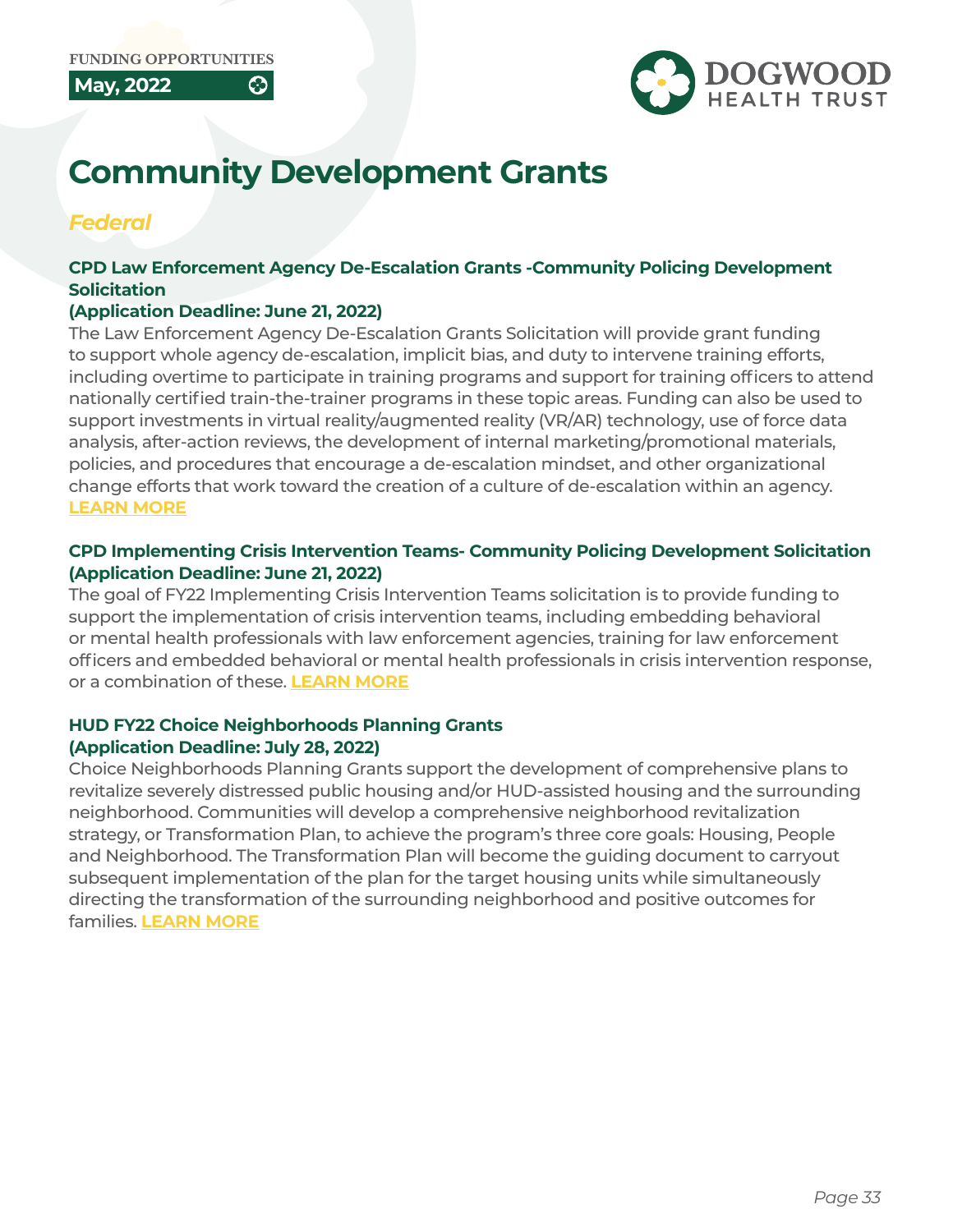

#### **NSF Smart and Connected Communities (Application Deadline: Rolling)**

හි

The goal of the NSF Smart and Connected Communities (S&CC) program solicitation is to accelerate the creation of the scientific and engineering foundations that will enable smart and connected communities to bring about new levels of economic opportunity and growth, safety and security, health and wellness, accessibility and inclusivity, and overall quality of life. For the purposes of this solicitation, communities are defined as having geographically-delineated boundaries—such as towns, cities, counties, neighborhoods, community districts, rural areas, and tribal regions—consisting of various populations, with the structure and ability to engage in meaningful ways with proposed research activities. A "smart and connected community" is, in turn, defined as a community that synergistically integrates intelligent technologies with the natural and built environments, including infrastructure, to improve the social, economic, and environmental well-being of those who live, work, learn, or travel within it. The S&CC program encourages researchers to work with community stakeholders to identify and define challenges they are facing, enabling those challenges to motivate use-inspired research questions. For this solicitation, community stakeholders may include some or all of the following: residents, neighborhood or community groups, nonprofit or philanthropic organizations, businesses, as well as municipal organizations such as libraries, museums, educational institutions, public works departments, and health and social services agencies. The S&CC program supports integrative research that addresses fundamental technological and social science dimensions of smart and connected communities and pilots solutions together with communities. Importantly, this program is interested in projects that consider the sustainability of the research outcomes beyond the life of the project, including the scalability and transferability of the proposed solutions. **[LEARN MORE](https://www.grants.gov/web/grants/view-opportunity.html?oppId=336813)**

### **EDA Public Works and Economic Adjustment Assistance Programs Including CARES Act Funding**

#### **(Application Deadline: Rolling)**

Under this NOFO, EDA solicits applications from applicants in rural and urban areas to provide investments that support construction, non-construction, technical assistance, and revolving loan fund projects under EDA's Public Works and EAA programs. Grants and cooperative agreements made under these programs are designed to leverage existing regional assets and support the implementation of economic development strategies that advance new ideas and creative approaches to advance economic prosperity in distressed communities. EDA provides strategic investments on a competitive- merit-basis to support economic development, foster job creation, and attract private investment in economically distressed areas of the United States. Past projects have included funding for water and wastewater projects in hospitals and healthcare facilities and road infrastructure projects that would support the expansion of healthcare facilities. Funding is available for: Public Works Projects (Water and sewer system improvements, Industrial parks, Shipping and logistics facilities, Workforce training facilities, Brownfield development, Telecommunications infrastructure and development facilities.) **[LEARN MORE](https://www.grants.gov/web/grants/view-opportunity.html?oppId=321695)**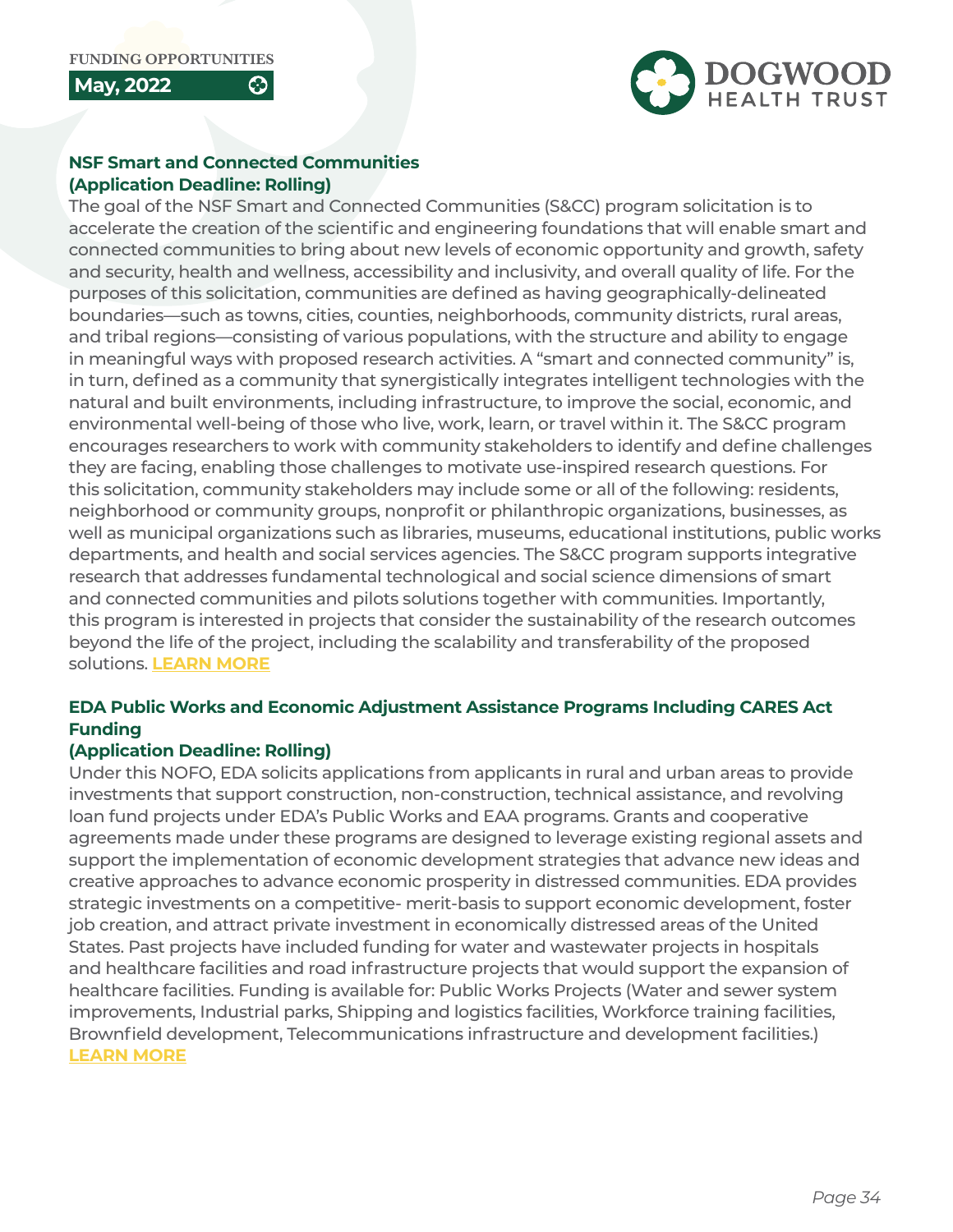

#### **USDA Economic Impact Initiative Grants (Application Deadline: Rolling)**

හි

Economic Impact Initiative Grants provide funding to assist in the development of essential community facilities in rural communities that have extreme unemployment and severe economic depression. An essential community facility is one that provides an essential service to the local community, is needed for the orderly development of the community, serves a primarily rural area, and does not include private, commercial, or business undertakings. Examples of essential community facilities include: Healthcare: hospitals, medical clinics, dental clinics, nursing homes, assisted-living facilities Public Facilities: city/town/village halls, courthouses, airport hangers, street improvements Community Support Services: child care centers, community centers, fairgrounds, transitional housing Public Safety: fire halls, police stations, prisons, jails, police vehicles, fire trucks, public works vehicles and equipment Educational: museums, libraries, private schools Utility: telemedicine, distance learning Local Food Systems: community gardens, food pantries, community kitchens, food banks, food hubs, greenhouses, kitchen appliances. **[LEARN MORE](https://www.rd.usda.gov/programs-services/economic-impact-initiative-grants)**

# *Foundation*

#### **LISC Sports & Recreation Department: NFL Foundation Grassroots (Application Deadline: May 31, 2022)**

The NFL Foundation Grassroots Program provides non-profit, neighborhood-based organizations with financial and technical assistance to improve the quality, safety and accessibility of local football fields. The program is a partnership of the National Football League Foundation, which provides funding, and LISC, which provides technical assistance and manages the program. Athletic fields can help transform neighborhoods by offering opportunities for recreation, education and relaxation that contribute to the local quality of life. The NFL Foundation Grassroots Program seeks to redress the shortage of clean, safe and accessible football fields in low- and moderate-income neighborhoods. **[LEARN MORE](https://www.lisc.org/our-initiatives/sports-recreation/nfl-foundation-grassroots-program/)**

## **Bank of America - Economic Mobility focused on needs of community (Application Deadline: June 24, 2022)**

Vibrant communities are places where individuals can thrive and succeed and have the opportunity to live and work with safe, decent housing, transportation to jobs, strong business corridors and thriving arts and culture districts. We support local and regional revitalization efforts, taking a holistic approach to building inclusive communities, creating economic opportunity and livable neighborhoods. Examples include: (1) Revitalization, preservation, and stabilization initiatives that engage community stakeholders in building livable communities. (2) Transit-oriented development efforts that connect individuals to jobs, services, schools, and economic opportunity. (3) Community arts and cultural institutions that provide economic opportunity and contribute to the vitality and livability of communities. (4) Resiliency of communities supporting short and long term plans to prepare, withstand and recover from extreme weather events and the long-term impacts of climate change. (5) Environmental efforts through the preservation, creation or restoration of open space, parks and community gardens. (6) Supporting organizations/ initiatives that bring energy efficiency and renewable energy advances to LMI/BIPOC communities. **[LEARN MORE](https://about.bankofamerica.com/en/making-an-impact/charitable-foundation-funding)**